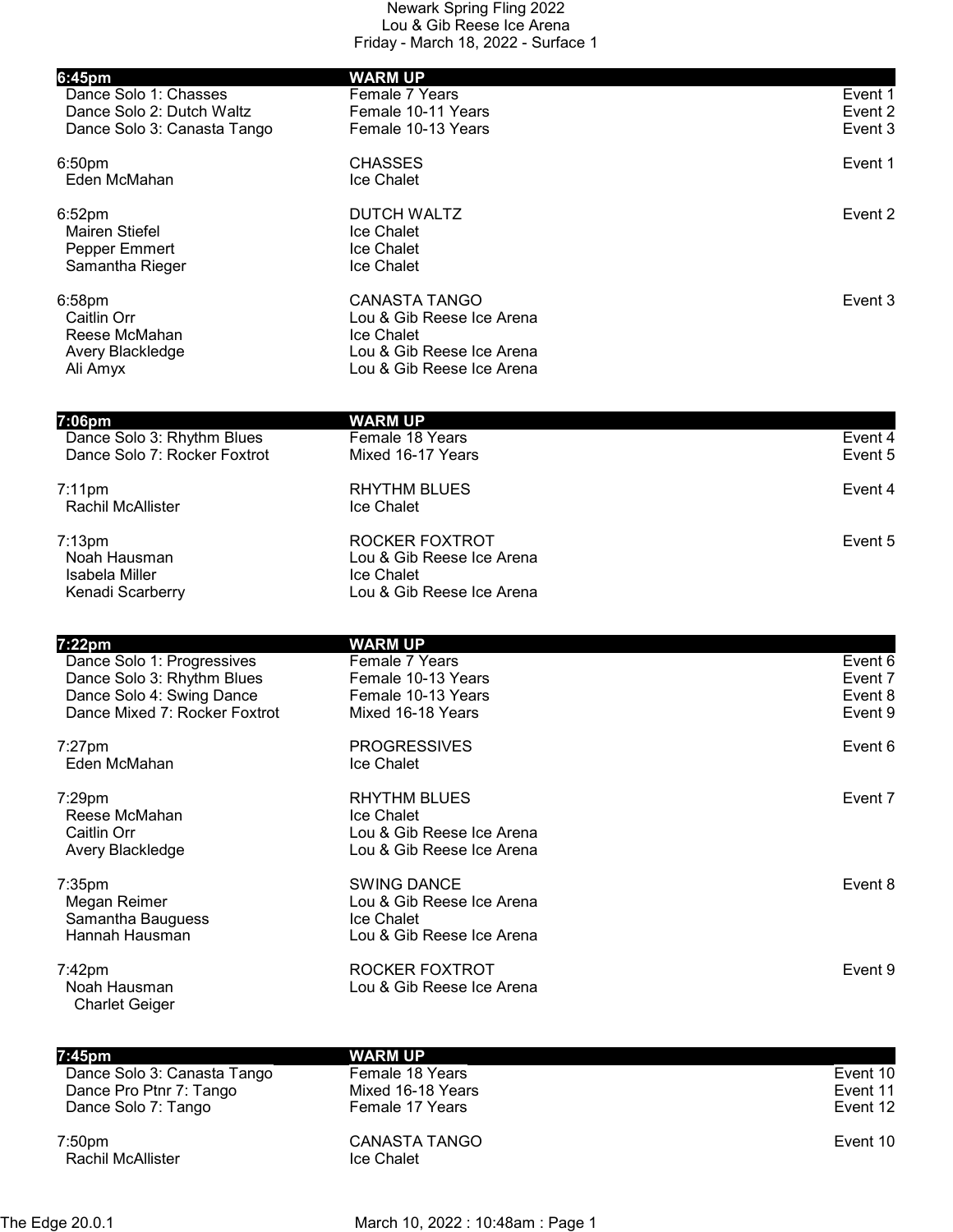|                                                                                      | Newark Spring Fling 2022<br>Lou & Gib Reese Ice Arena<br>Friday - March 18, 2022 - Surface 1   |                                  |
|--------------------------------------------------------------------------------------|------------------------------------------------------------------------------------------------|----------------------------------|
| $7:52$ pm<br>Noah Hausman<br>Abbey Bagent                                            | <b>TANGO</b><br>Lou & Gib Reese Ice Arena                                                      | Event 11                         |
| $7:55$ pm<br>Kenadi Scarberry                                                        | <b>TANGO</b><br>Lou & Gib Reese Ice Arena                                                      | Event 12                         |
| 7:58pm                                                                               | <b>WARM UP</b>                                                                                 |                                  |
| Dance Pro Ptnr 7: Rocker Foxtrot<br>Dance Solo 4: Cha Cha<br>Dance Solo 4: Cha Cha   | Mixed 16-18 Years<br>Female 12-13 Years<br>Female 15 Years                                     | Event 13<br>Event 14<br>Event 15 |
| 8:03pm<br>Noah Hausman<br>Abbey Bagent                                               | ROCKER FOXTROT<br>Lou & Gib Reese Ice Arena                                                    | Event 13                         |
| 8:06pm<br>Caitlin Orr<br>Megan Reimer<br>Avery Blackledge                            | CHA CHA<br>Lou & Gib Reese Ice Arena<br>Lou & Gib Reese Ice Arena<br>Lou & Gib Reese Ice Arena | Event 14                         |
| 8:14pm<br><b>Kate Early</b>                                                          | CHA CHA<br>Ice Chalet                                                                          | Event 15                         |
| 8:16pm                                                                               | <b>WARM UP</b>                                                                                 |                                  |
| Dance Solo 4: Fiesta Tango<br>Dance Solo 5: Willow Waltz                             | Female 13 Years<br>Female 14 Years                                                             | Event 16<br>Event 17             |
| 8:21pm<br>Megan Reimer                                                               | <b>FIESTA TANGO</b><br>Lou & Gib Reese Ice Arena                                               | Event 16                         |
| 8:24pm<br>Lillyanna Jacklet                                                          | <b>WILLOW WALTZ</b><br>Ice Chalet                                                              | Event 17                         |
|                                                                                      |                                                                                                |                                  |
| 8:26pm<br>Open Solo FD Gold<br>Open Solo FD Platinum<br><b>Silver Samba Platinum</b> | <b>WARM UP</b><br>Female 17-18 Years<br>Female 18 Years<br>Female 18 Years                     | Event 18<br>Event 19<br>Event 20 |
| 8:31pm<br><b>Charlet Geiger</b><br>Kenadi Scarberry                                  | OPEN SOLO FD GOLD<br>Lou & Gib Reese Ice Arena<br>Lou & Gib Reese Ice Arena                    | Event 18                         |
| 8:36pm<br>Kaitlyn Nash                                                               | OPEN SOLO FD PLATINUM<br>Lou & Gib Reese Ice Arena                                             | Event 19                         |
| 8:39pm<br>Abbey Bagent                                                               | SILVER SAMBA PLATINUM<br>Lou & Gib Reese Ice Arena                                             | Event 20                         |
|                                                                                      |                                                                                                |                                  |

8:40pm END OF DAYS EVENTS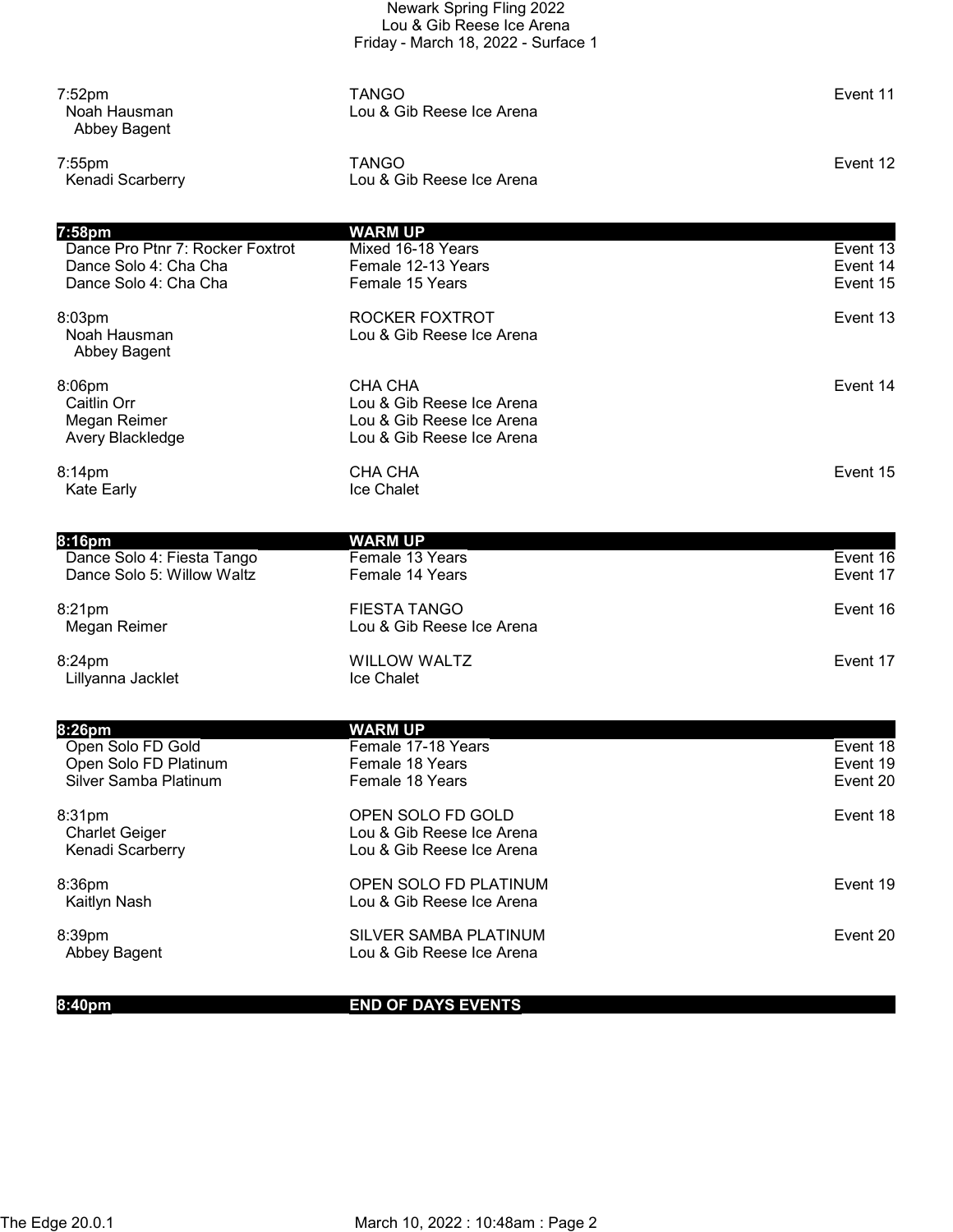| 8:00am                          | <b>WARM UP</b>                                 |           |
|---------------------------------|------------------------------------------------|-----------|
| Solo Comp. Beta                 | Female 7 Years                                 | Event 21A |
| Solo Comp. Gamma                | Female 5 Years                                 | Event 21B |
| Solo Comp. Gamma                | Female 15 Years                                | Event 22A |
| Solo Comp. Delta                | Mixed 7-8 Years                                | Event 22B |
| 8:03am                          | SOLO COMP. BETA: ARENA RIGHT                   | Event 21A |
| Alina Orlovskyy                 | Ice Chalet                                     |           |
| 8:03am                          | SOLO COMP. GAMMA: ARENA LEFT                   | Event 21B |
| <b>Barbara Nicks</b>            | Ice Chalet                                     |           |
| 8:04am                          | SOLO COMP. GAMMA: ARENA RIGHT                  | Event 22A |
| Sarah Goldsberry                | <b>Ice Chalet</b>                              |           |
| 8:04am                          | SOLO COMP. DELTA: ARENA LEFT                   | Event 22B |
| <b>Colton Jarrett</b>           | Ice Chalet                                     |           |
| Eden McMahan                    | Ice Chalet                                     |           |
|                                 |                                                |           |
| 8:07am                          | <b>WARM UP</b>                                 |           |
| Solo Comp. FS1                  | Female 9-10 Years                              | Event 23A |
| Solo Comp. FS1                  | Mixed 11-12 Years                              | Event 23B |
| 8:10am                          | SOLO COMP. FS1: ARENA RIGHT                    | Event 23A |
| <b>Allison Reynolds</b>         | Ice Chalet                                     |           |
| Callie Boucher<br>Reese McMahan | Lou & Gib Reese Ice Arena                      |           |
| <b>Mairen Stiefel</b>           | Ice Chalet<br>Ice Chalet                       |           |
| Kyleigh Pinkston                | Ice Chalet                                     |           |
| <b>Emily Reimer</b>             | Lou & Gib Reese Ice Arena                      |           |
| 8:10am                          | SOLO COMP. FS1: ARENA LEFT                     | Event 23B |
| Isabelle Swindeman              | Ice Chalet                                     |           |
| <b>Chandler Potts</b>           | Lou & Gib Reese Ice Arena                      |           |
| Analeigh Roy<br>Shan Chohan     | Lou & Gib Reese Ice Arena<br><b>Ice Chalet</b> |           |
|                                 |                                                |           |
| 8:19am                          | <b>WARM UP</b>                                 |           |
| Solo Comp. FS2                  | Mixed 8-9 Years                                | Event 24A |
| Solo Comp. FS2                  | Female 18 Years-Adult                          | Event 24B |
| Solo Comp. FS3                  | Female 11 Years                                | Event 25A |
| Solo Comp. FS3                  | Female 13-16 Years                             | Event 25B |
| 8:22am                          | SOLO COMP. FS2 : ARENA RIGHT                   | Event 24A |
| <b>Melody Martin</b>            | Lou & Gib Reese Ice Arena                      |           |
| Isaac Hausman                   | Lou & Gib Reese Ice Arena                      |           |
| 8:22am                          | SOLO COMP. FS2 : ARENA LEFT                    | Event 24B |
| <b>Stacey Gilbert</b>           | <b>Chiller Easton</b>                          |           |
| <b>Rachil McAllister</b>        | Ice Chalet                                     |           |
| 8:25am                          | SOLO COMP. FS3 : ARENA RIGHT                   | Event 25A |
| Karina Liskooka                 | Skating Club of Greater Youngstown             |           |
| <b>Ady Martin</b>               | Lou & Gib Reese Ice Arena                      |           |
| 8:25am                          | SOLO COMP. FS3: ARENA LEFT                     | Event 25B |
| Reagan Murphy                   | Ice Chalet                                     |           |
| Ella Edds                       | Lou & Gib Reese Ice Arena                      |           |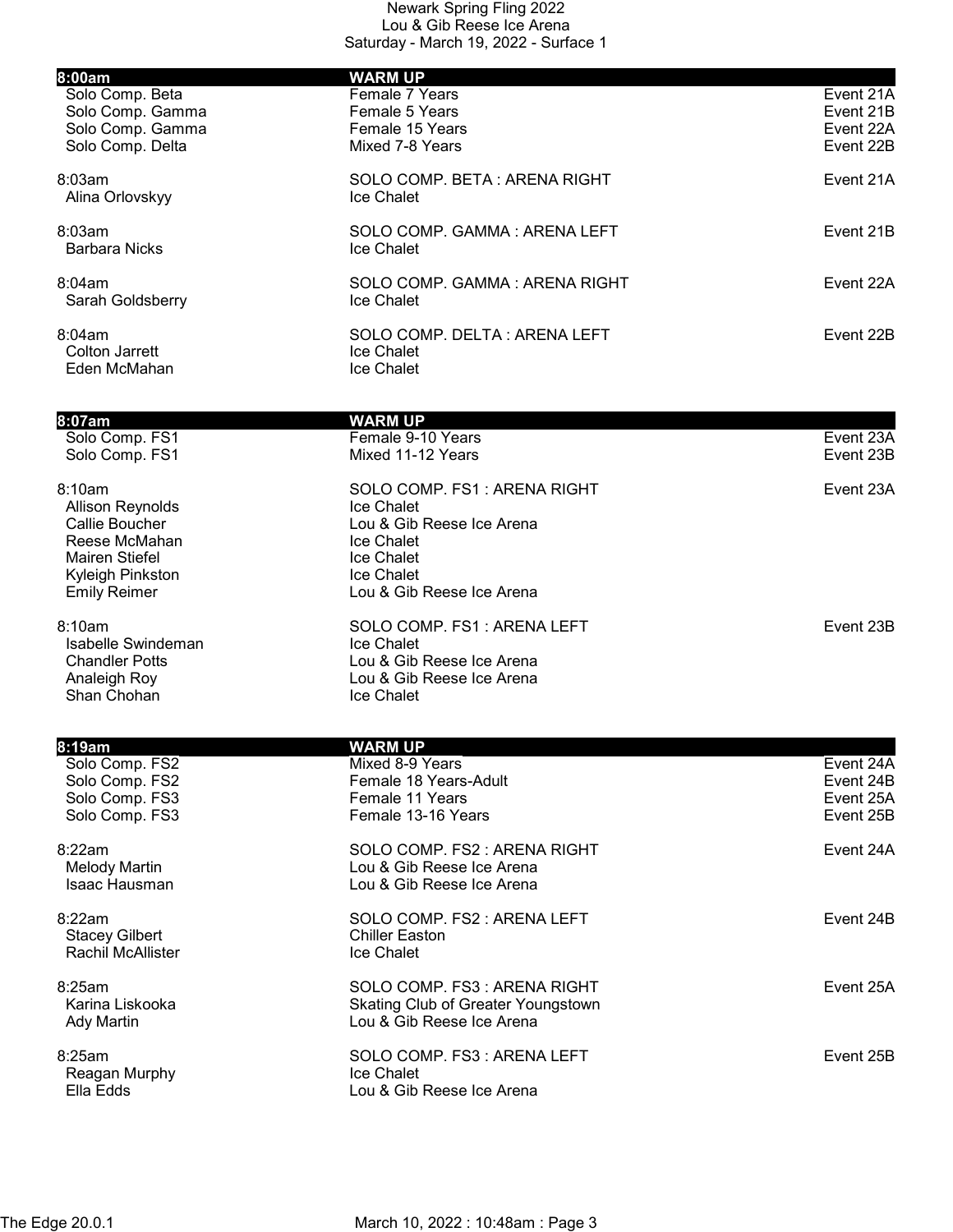| 8:28am<br>Solo Comp. FS4                                                                | <b>WARM UP</b><br>Mixed 11-12 Years                                                                                              | Event 26A                        |
|-----------------------------------------------------------------------------------------|----------------------------------------------------------------------------------------------------------------------------------|----------------------------------|
| Solo Comp. FS4                                                                          | Female 13-16 Years                                                                                                               | Event 26B                        |
| 8:31am<br>Evan Goddard<br>Madeleine Darby<br>Ella Schall<br>Caitlin Orr                 | SOLO COMP. FS4 : ARENA RIGHT<br>Southgate<br>Ice Chalet<br>Lou & Gib Reese Ice Arena<br>Lou & Gib Reese Ice Arena                | Event 26A                        |
| 8:31am<br>Evelyn Hawkey<br>Avery Blackledge<br>Katelyn Koklich<br>Hannah Hausman        | SOLO COMP. FS4 : ARENA LEFT<br>Ice Chalet<br>Lou & Gib Reese Ice Arena<br>Lou & Gib Reese Ice Arena<br>Lou & Gib Reese Ice Arena | Event 26B                        |
| 8:37am                                                                                  | <b>WARM UP</b>                                                                                                                   |                                  |
| Solo Comp. FS5<br>Solo Comp. FS6                                                        | Female 14-16 Years<br>Female 15-16 Years                                                                                         | Event 27<br>Event 28             |
| 8:40am<br><b>Brianna Hales</b><br>Joanna Bailey<br><b>Adelynn Hales</b><br>Grace Graham | SOLO COMP. FS5<br>Southgate<br>Lou & Gib Reese Ice Arena<br>Southgate<br>Ice Chalet                                              | Event 27                         |
| 8:46am<br>Aevry Coffman<br>Lena Hales                                                   | SOLO COMP. FS6<br>Southgate<br>Southgate                                                                                         | Event 28                         |
| 8:50am                                                                                  |                                                                                                                                  |                                  |
| Pairs 1<br>Pairs 1<br><b>Family Spotlight</b>                                           | <b>WARM UP</b><br>Mixed 8-9 Years<br>Female 14-18 Years<br>Family                                                                | Event 29<br>Event 30<br>Event 31 |
| 8:55am<br>Isaac Hausman<br><b>Melody Martin</b>                                         | PAIRS <sub>1</sub><br>Lou & Gib Reese Ice Arena                                                                                  | Event 29                         |
| 8:58am<br><b>Emily Higgins</b><br>Austin Johnson                                        | PAIRS <sub>1</sub><br>Lou & Gib Reese Ice Arena                                                                                  | Event 30                         |
| 9:00am<br>Isabella Birman<br>Sophia Hornisch                                            | <b>FAMILY SPOTLIGHT</b><br>Southgate                                                                                             | Event 31                         |
| <b>Stacey Gilbert</b><br>Kathryn Gilbert                                                | <b>Chiller Easton</b>                                                                                                            |                                  |

| 9:05am                            | <b>WARM UP</b>                    |          |
|-----------------------------------|-----------------------------------|----------|
| Alpha                             | Male 7 Years                      | Event 32 |
| Alpha                             | Female 15 Years                   | Event 33 |
| <b>Beta</b>                       | Female 7-9 Years                  | Event 34 |
| Gamma                             | Female 5-7 Years                  | Event 35 |
| Gamma                             | Female 15 Years                   | Event 36 |
| Delta                             | Female 7 Years                    | Event 37 |
| 9:10am<br><b>William Bauguess</b> | <b>ALPHA</b><br><b>Ice Chalet</b> | Event 32 |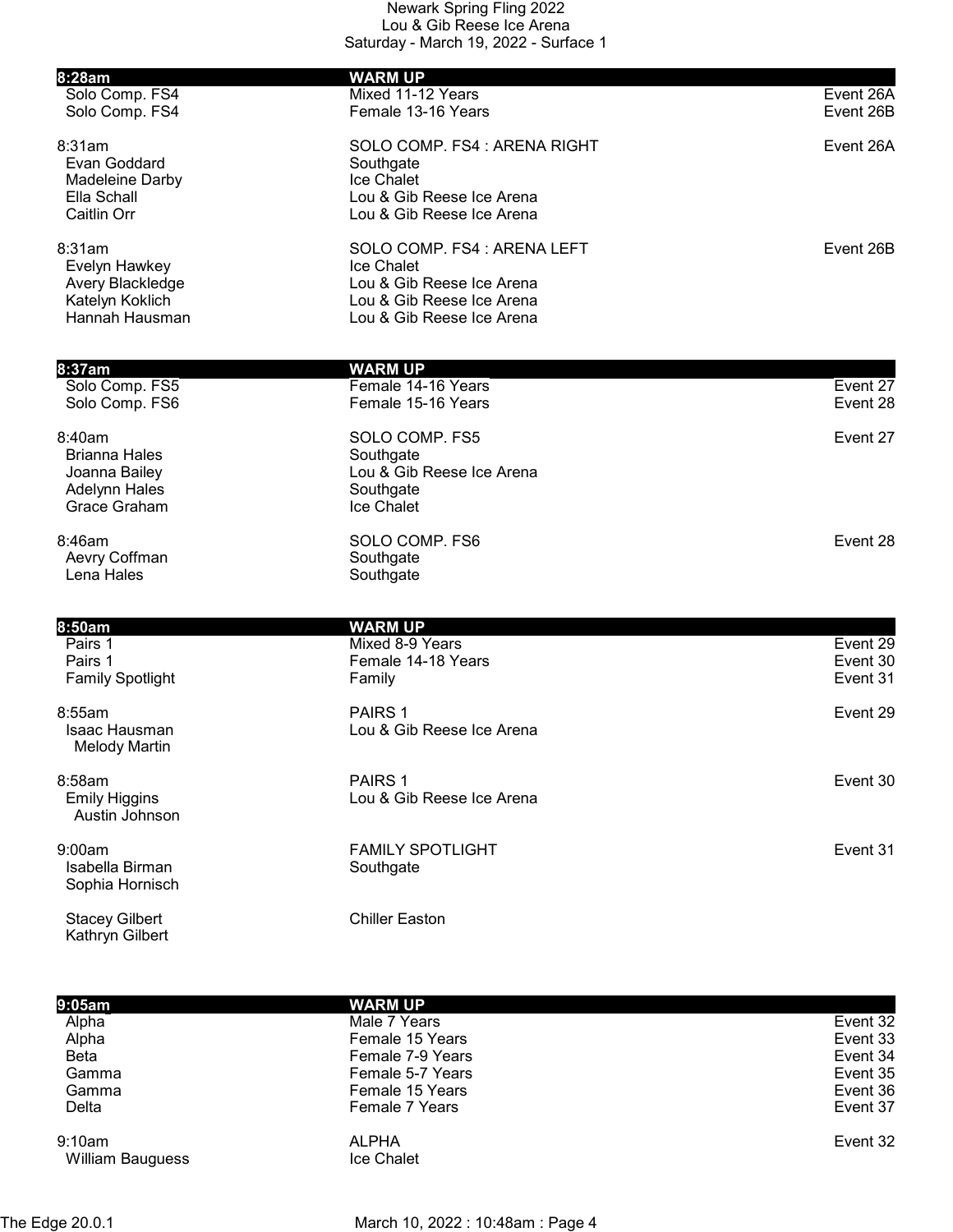| Newark Spring Fling 2022              |
|---------------------------------------|
| Lou & Gib Reese Ice Arena             |
| Saturday - March 19, 2022 - Surface 1 |

| 9:12am<br>Ayla Roe                                                                                                   | <b>ALPHA</b><br>Lou & Gib Reese Ice Arena                                                                              | Event 33 |
|----------------------------------------------------------------------------------------------------------------------|------------------------------------------------------------------------------------------------------------------------|----------|
| 9:14am<br>Evelyn Swindeman<br>Alina Orlovskyy                                                                        | <b>BETA</b><br>Ice Chalet<br>Ice Chalet                                                                                | Event 34 |
| 9:18am<br><b>Whitley Bauguess</b><br><b>Barbara Nicks</b>                                                            | <b>GAMMA</b><br>Ice Chalet<br>Ice Chalet                                                                               | Event 35 |
| 9:22am<br>Sarah Goldsberry                                                                                           | <b>GAMMA</b><br>Ice Chalet                                                                                             | Event 36 |
| 9:24am<br>Eden McMahan                                                                                               | <b>DELTA</b><br>Ice Chalet                                                                                             | Event 37 |
|                                                                                                                      |                                                                                                                        |          |
| 9:26am                                                                                                               | <b>WARM UP</b><br>Female 9-10 Years                                                                                    | Event 38 |
| Freestyle 1<br>Freestyle 1                                                                                           | Female 11 Years                                                                                                        | Event 39 |
| 9:31am<br><b>Emily Reimer</b><br><b>Callie Boucher</b><br><b>Mairen Stiefel</b><br>Kyleigh Pinkston<br>Reese McMahan | <b>FREESTYLE 1</b><br>Lou & Gib Reese Ice Arena<br>Lou & Gib Reese Ice Arena<br>Ice Chalet<br>Ice Chalet<br>Ice Chalet | Event 38 |
| 9:44am<br><b>Chandler Potts</b><br>Isabelle Swindeman                                                                | <b>FREESTYLE 1</b><br>Lou & Gib Reese Ice Arena<br>Ice Chalet                                                          | Event 39 |
| 9:49am                                                                                                               | <b>WARM UP</b>                                                                                                         |          |
| Freestyle 2                                                                                                          | Male 8 Years                                                                                                           | Event 40 |
| Freestyle 2                                                                                                          | Female 9 Years                                                                                                         | Event 41 |
| Freestyle 2                                                                                                          | Female 18 Years                                                                                                        | Event 42 |
| Freestyle 3                                                                                                          | Female 9 Years                                                                                                         | Event 43 |
| Freestyle 3                                                                                                          | Female 11-13 Years                                                                                                     | Event 44 |
| 9:54am<br><b>Isaac Hausman</b>                                                                                       | <b>FREESTYLE 2</b><br>Lou & Gib Reese Ice Arena                                                                        | Event 40 |
| 9:56am<br><b>Melody Martin</b>                                                                                       | <b>FREESTYLE 2</b><br>Lou & Gib Reese Ice Arena                                                                        | Event 41 |
| 9:59am<br>Rachil McAllister                                                                                          | <b>FREESTYLE 2</b><br>Ice Chalet                                                                                       | Event 42 |
| 10:01am<br>Hannah Rieger<br><b>Lily Mitchell</b>                                                                     | <b>FREESTYLE 3</b><br>Ice Chalet<br>Ice Chalet                                                                         | Event 43 |
| 10:06am<br>Samantha Rieger<br>Karina Liskooka                                                                        | <b>FREESTYLE 3</b><br>Ice Chalet<br>Skating Club of Greater Youngstown                                                 | Event 44 |

10:14am RESURFACE

Ella Edds Lou & Gib Reese Ice Arena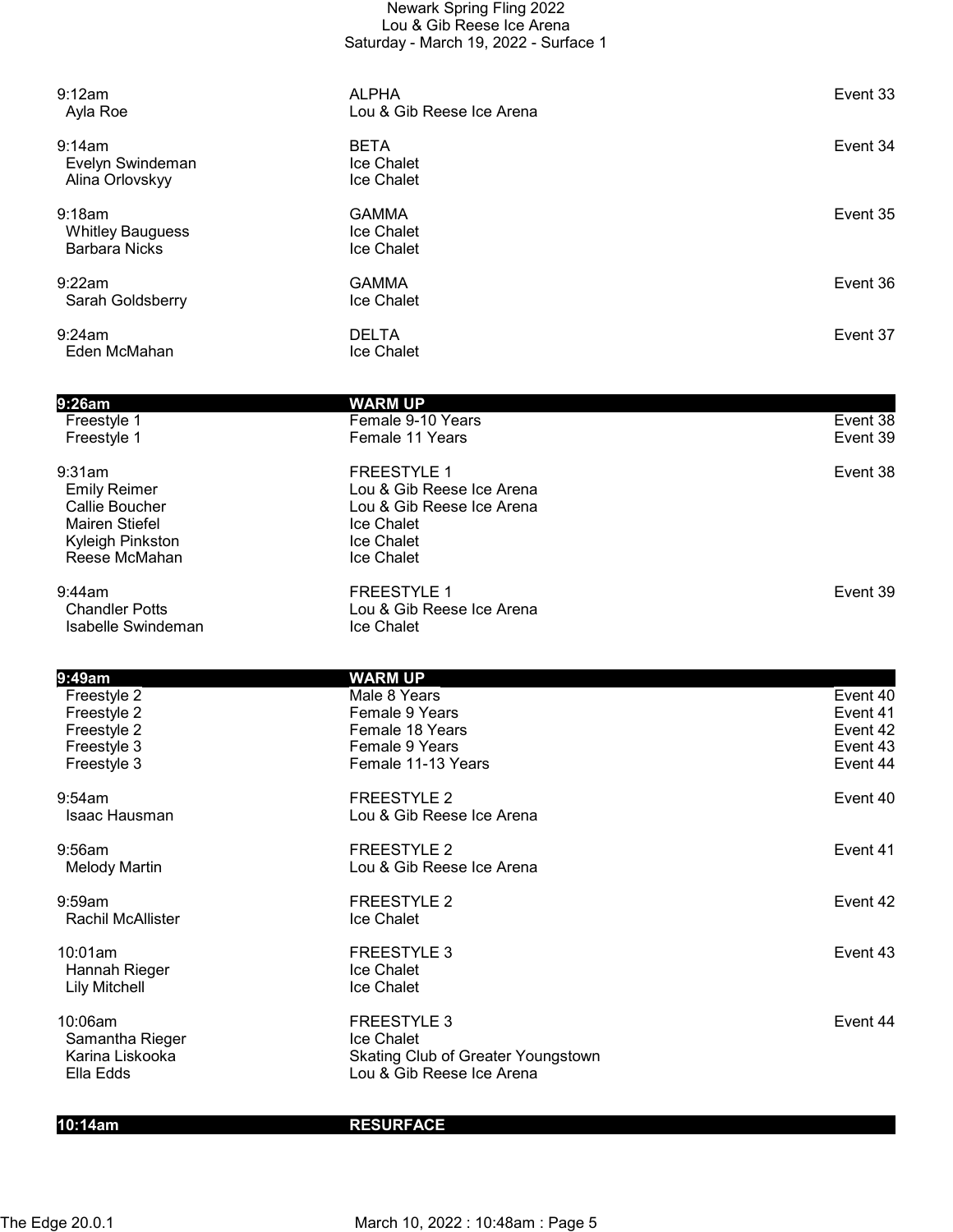| 10:29am                                                                                                  | <b>WARM UP</b>                                                                                                                                                                    |                                              |
|----------------------------------------------------------------------------------------------------------|-----------------------------------------------------------------------------------------------------------------------------------------------------------------------------------|----------------------------------------------|
| Freestyle 5<br>Freestyle 5                                                                               | Female 14 Years<br>Female 17-18 Years                                                                                                                                             | Event 45<br>Event 46                         |
| 10:34am<br>Joanna Bailey<br><b>Emily Higgins</b>                                                         | <b>FREESTYLE 5</b><br>Lou & Gib Reese Ice Arena<br>Lou & Gib Reese Ice Arena                                                                                                      | Event 45                                     |
| 10:40am<br>Macy LaCourse<br><b>Charlet Geiger</b>                                                        | <b>FREESTYLE 5</b><br>Southgate<br>Lou & Gib Reese Ice Arena                                                                                                                      | Event 46                                     |
|                                                                                                          |                                                                                                                                                                                   |                                              |
| 10:46am<br>Freestyle 4                                                                                   | <b>WARM UP</b><br>Female 13 Years                                                                                                                                                 | Event 47                                     |
| 10:51am<br>Megan Reimer<br>Ali Amyx<br>Avery Blackledge<br>Alex Gowans<br>Hannah Hausman<br>Ava Burleson | <b>FREESTYLE 4</b><br>Lou & Gib Reese Ice Arena<br>Lou & Gib Reese Ice Arena<br>Lou & Gib Reese Ice Arena<br>Lou & Gib Reese Ice Arena<br>Lou & Gib Reese Ice Arena<br>Ice Chalet | Event 47                                     |
|                                                                                                          |                                                                                                                                                                                   |                                              |
| 11:09am                                                                                                  | <b>WARM UP</b>                                                                                                                                                                    |                                              |
| Freestyle 4<br>Freestyle 4                                                                               | Female 10-12 Years<br>Female 16-18 Years                                                                                                                                          | Event 48<br>Event 49                         |
| 11:14am<br>Ella Schall<br>Samantha Bauguess<br>Madeleine Darby<br><b>Hadley Parish</b><br>Caitlin Orr    | <b>FREESTYLE 4</b><br>Lou & Gib Reese Ice Arena<br>Ice Chalet<br>Ice Chalet<br>Southgate<br>Lou & Gib Reese Ice Arena                                                             | Event 48                                     |
| 11:29am<br>Josie Hamby<br>Evelyn Hawkey                                                                  | <b>FREESTYLE 4</b><br>Ice Chalet<br>Ice Chalet                                                                                                                                    | Event 49                                     |
|                                                                                                          |                                                                                                                                                                                   |                                              |
| 11:35am<br>Open Pairs Bronze<br>Couples Spot. Drama Low<br><b>Artistic Bronze</b><br>Open FS Bronze      | <b>WARM UP</b><br>Mixed 16-18 Years<br>Female 25 Years-Adult<br><b>Female Adult</b><br><b>Female Adult</b>                                                                        | Event 50<br>Event 51<br>Event 52<br>Event 53 |
| 11:40am<br>Austin Johnson<br>Abbey Bagent<br>Noah Hausman                                                | <b>OPEN PAIRS BRONZE</b><br>Lou & Gib Reese Ice Arena<br>Lou & Gib Reese Ice Arena                                                                                                | Event 50                                     |
| <b>Charlet Geiger</b>                                                                                    |                                                                                                                                                                                   |                                              |
| 11:46am<br><b>Celeste Prince</b><br><b>Breanne Reamsnider</b>                                            | COUPLES SPOT. DRAMA LOW<br><b>Chiller Easton</b>                                                                                                                                  | Event 51                                     |
| 11:48am<br><b>Tricia Privette</b>                                                                        | <b>ARTISTIC BRONZE</b><br>Lou & Gib Reese Ice Arena                                                                                                                               | Event 52                                     |
| 11:50am<br>Jill Frey<br><b>Stacey Gilbert</b>                                                            | OPEN FS BRONZE<br><b>Chiller Easton</b><br><b>Chiller Easton</b>                                                                                                                  | Event 53                                     |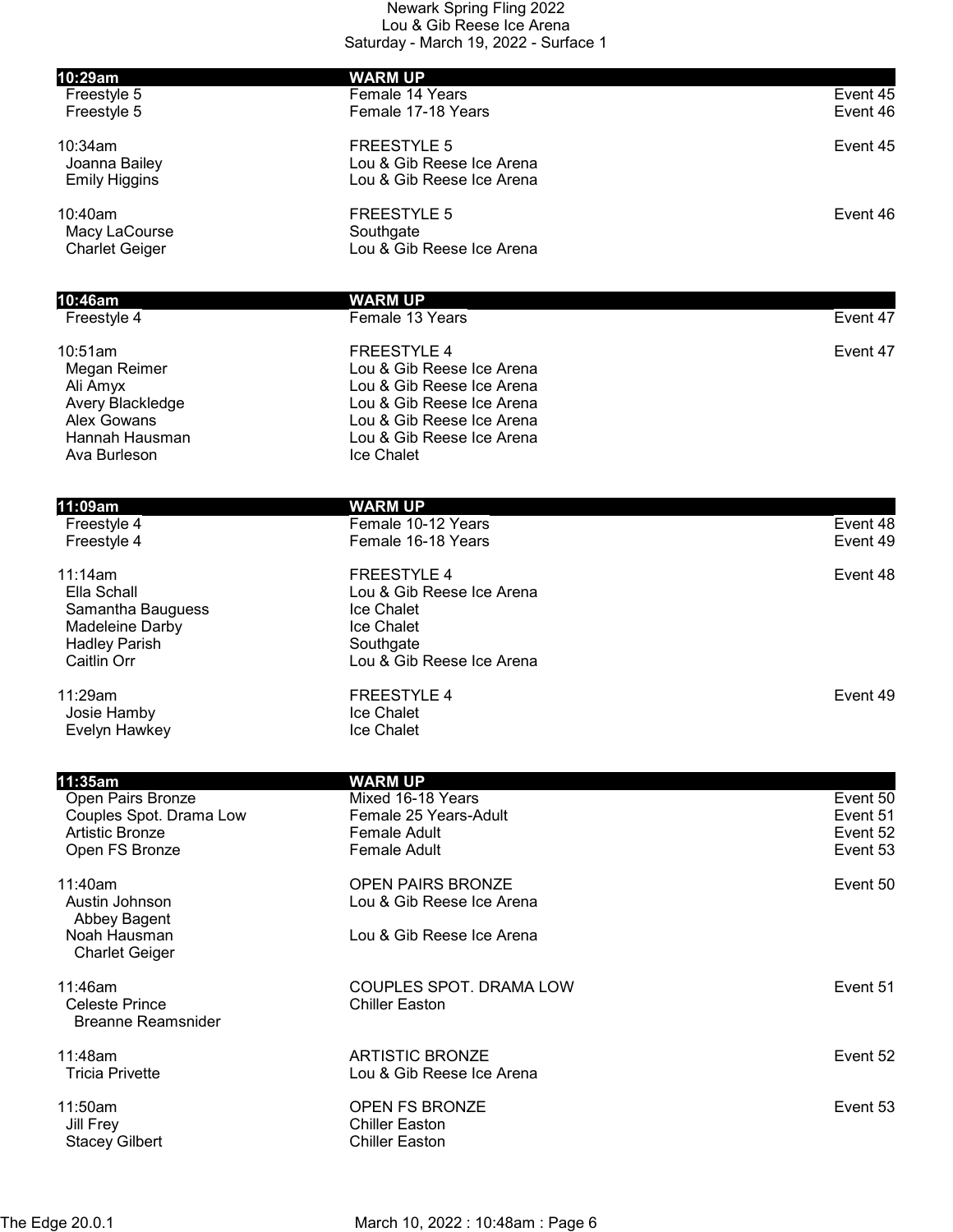| 11:56am                     | <b>WARM UP</b>              |          |
|-----------------------------|-----------------------------|----------|
| <b>Stroking Alpha</b>       | Female 7-9 Years            | Event 54 |
| <b>Stroking Alpha</b>       | Female 15 Years             | Event 55 |
| <b>Stroking Beta</b>        | Female 7-9 Years            | Event 56 |
| <b>Stroking Gamma</b>       | Female 15 Years             | Event 57 |
| <b>Stroking Gamma-Delta</b> | Mixed 7-8 Years             | Event 58 |
| 11:56am                     | <b>STROKING ALPHA</b>       | Event 54 |
| Iylah Kruise                | Lou & Gib Reese Ice Arena   |          |
| <b>Cameron Sohovich</b>     | Lou & Gib Reese Ice Arena   |          |
| <b>Madeline Turpin</b>      | Lou & Gib Reese Ice Arena   |          |
| 11:56am                     | <b>STROKING ALPHA</b>       | Event 55 |
| Ayla Roe                    | Lou & Gib Reese Ice Arena   |          |
| 11:56am                     | <b>STROKING BETA</b>        | Event 56 |
| Lilah Hirtzinger            | Lou & Gib Reese Ice Arena   |          |
| Alina Orlovskyy             | Ice Chalet                  |          |
| Evelyn Swindeman            | Ice Chalet                  |          |
| 11:56am                     | <b>STROKING GAMMA</b>       | Event 57 |
| Sarah Goldsberry            | Ice Chalet                  |          |
| 11:56am                     | <b>STROKING GAMMA-DELTA</b> | Event 58 |
| Eden McMahan                | Ice Chalet                  |          |
| <b>Whitley Bauguess</b>     | <b>Ice Chalet</b>           |          |
| Colton Jarrett              | <b>Ice Chalet</b>           |          |

## 12:21pm RESURFACE

| 12:36pm                                                                                                                                  | <b>WARM UP</b>                                                                                               |                                                                      |
|------------------------------------------------------------------------------------------------------------------------------------------|--------------------------------------------------------------------------------------------------------------|----------------------------------------------------------------------|
| Lt. Ent. Spot. Tot 2<br>Lt. Ent. Spot. Alpha<br>Char. Spot. Alpha<br>Lt. Ent. Spot. Beta-Gamma<br>Char. Spot. Gamma<br>Char. Spot. Delta | Female 6 Years<br>Female 7-9 Years<br>Mixed 7-9 Years<br>Female 5-7 Years<br>Female 10 Years<br>Male 8 Years | Event 59<br>Event 60<br>Event 61<br>Event 62<br>Event 63<br>Event 64 |
| 12:41pm<br><b>Riley Emmert</b>                                                                                                           | LT. ENT. SPOT. TOT 2<br>Ice Chalet                                                                           | Event 59                                                             |
| 12:43pm<br>Sophia Hornisch<br>Cameron Sohovich<br><b>Madeline Turpin</b>                                                                 | LT. ENT. SPOT. ALPHA<br>Southgate<br>Lou & Gib Reese Ice Arena<br>Lou & Gib Reese Ice Arena                  | Event 60                                                             |
| 12:49pm<br><b>William Bauguess</b><br>Iylah Kruise                                                                                       | CHAR. SPOT. ALPHA<br>Ice Chalet<br>Lou & Gib Reese Ice Arena                                                 | Event 61                                                             |
| 12:53pm<br>Alina Orlovskyy<br><b>Barbara Nicks</b>                                                                                       | LT. ENT. SPOT. BETA-GAMMA<br>Ice Chalet<br><b>Ice Chalet</b>                                                 | Event 62                                                             |
| 12:57pm<br><b>Emily Adams</b>                                                                                                            | CHAR. SPOT. GAMMA<br>Lou & Gib Reese Ice Arena                                                               | Event 63                                                             |
| 12:59pm<br>Colton Jarrett                                                                                                                | CHAR. SPOT. DELTA<br>Ice Chalet                                                                              | Event 64                                                             |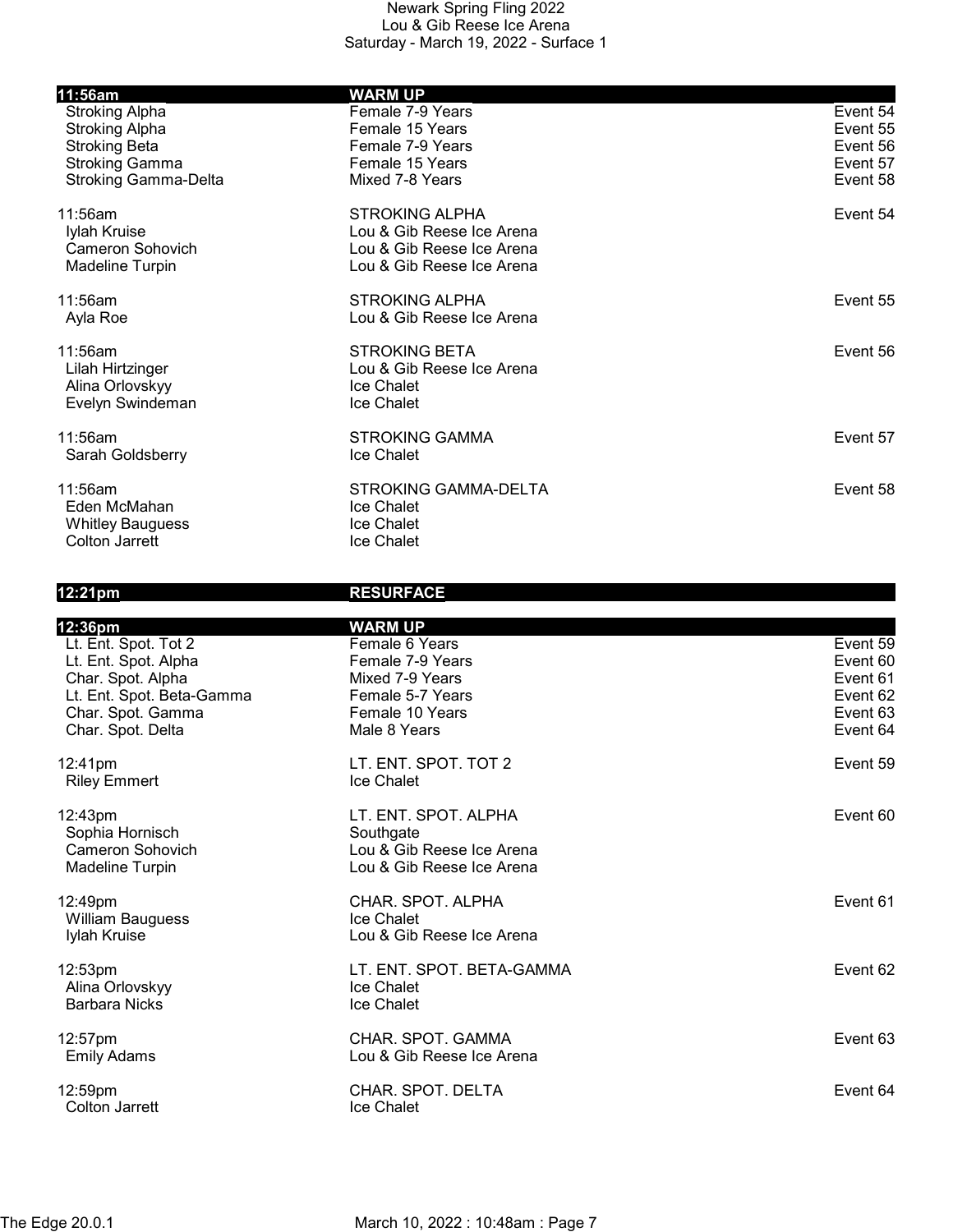| $1:01$ pm                              | <b>WARM UP</b>              |          |
|----------------------------------------|-----------------------------|----------|
| Jump & Spin Gold                       | Mixed 15-20 Years           | Event 65 |
| $1:04$ pm                              | <b>JUMP &amp; SPIN GOLD</b> | Event 65 |
| Noah Hausman<br>Abbey Bagent           | Lou & Gib Reese Ice Arena   |          |
| Aevry Coffman<br><b>Natalie Slowik</b> | Southgate                   |          |
| Jaedyn Sobota<br><b>Bonnie Dudley</b>  | Ice Chalet                  |          |
| Lena Hales<br><b>Chloe Scott</b>       | Southgate                   |          |
| Jeshua Jacklet<br><b>Shannon Davis</b> | Ice Chalet                  |          |

| $1:17$ pm<br>Jump & Spin Silver<br>Jump & Spin Silver      | WARM UP<br>Mixed 10-12 Years<br>Female 13-16 Years   | Event 66A<br>Event 66B |
|------------------------------------------------------------|------------------------------------------------------|------------------------|
| 1:20 <sub>pm</sub><br>Samantha Bauguess<br>Samantha Rieger | JUMP & SPIN SILVER: ARENA RIGHT<br><b>Ice Chalet</b> | Event 66A              |
| Nora Winters<br>Caitlin Orr                                | Lou & Gib Reese Ice Arena                            |                        |
| Preslie Armos<br>Evan Goddard                              | Southgate                                            |                        |
| Ady Martin<br>Ella Schall                                  | Lou & Gib Reese Ice Arena                            |                        |
| 1:20 <sub>pm</sub><br>Kate Early<br>Hannah Benson          | JUMP & SPIN SILVER : ARENA LEFT<br><b>Ice Chalet</b> | Event 66B              |
| Hannah Hausman<br>Emily Higgins                            | Lou & Gib Reese Ice Arena                            |                        |
| Avery Blackledge<br>Joanna Bailey                          | Lou & Gib Reese Ice Arena                            |                        |

| 1:30 <sub>pm</sub>                                             | WARM UP                                                 |           |
|----------------------------------------------------------------|---------------------------------------------------------|-----------|
| Jump & Spin Low                                                | Mixed 5-8 Years                                         | Event 67A |
| Jump & Spin Bronze                                             | Mixed 8 Years-Adult                                     | Event 67B |
| 1:33 <sub>pm</sub><br><b>Barbara Nicks</b><br>Alina Orlovskyy  | JUMP & SPIN LOW: ARENA RIGHT<br>Ice Chalet              | Event 67A |
| Eden McMahan<br><b>Whitley Bauguess</b>                        | Ice Chalet                                              |           |
| William Bauguess<br>Colton Jarrett                             | Ice Chalet                                              |           |
| 1:33 <sub>pm</sub><br>Kathryn Gilbert<br><b>Stacey Gilbert</b> | JUMP & SPIN BRONZE: ARENA LEFT<br><b>Chiller Easton</b> | Event 67B |
| Evelyn Swindeman<br>Isabelle Swindeman                         | Ice Chalet                                              |           |
| Hannah Rieger<br><b>Allison Reynolds</b>                       | Ice Chalet                                              |           |
| Callie Boucher<br><b>Chandler Potts</b>                        | Lou & Gib Reese Ice Arena                               |           |
| Isaac Hausman<br>Melody Martin                                 | Lou & Gib Reese Ice Arena                               |           |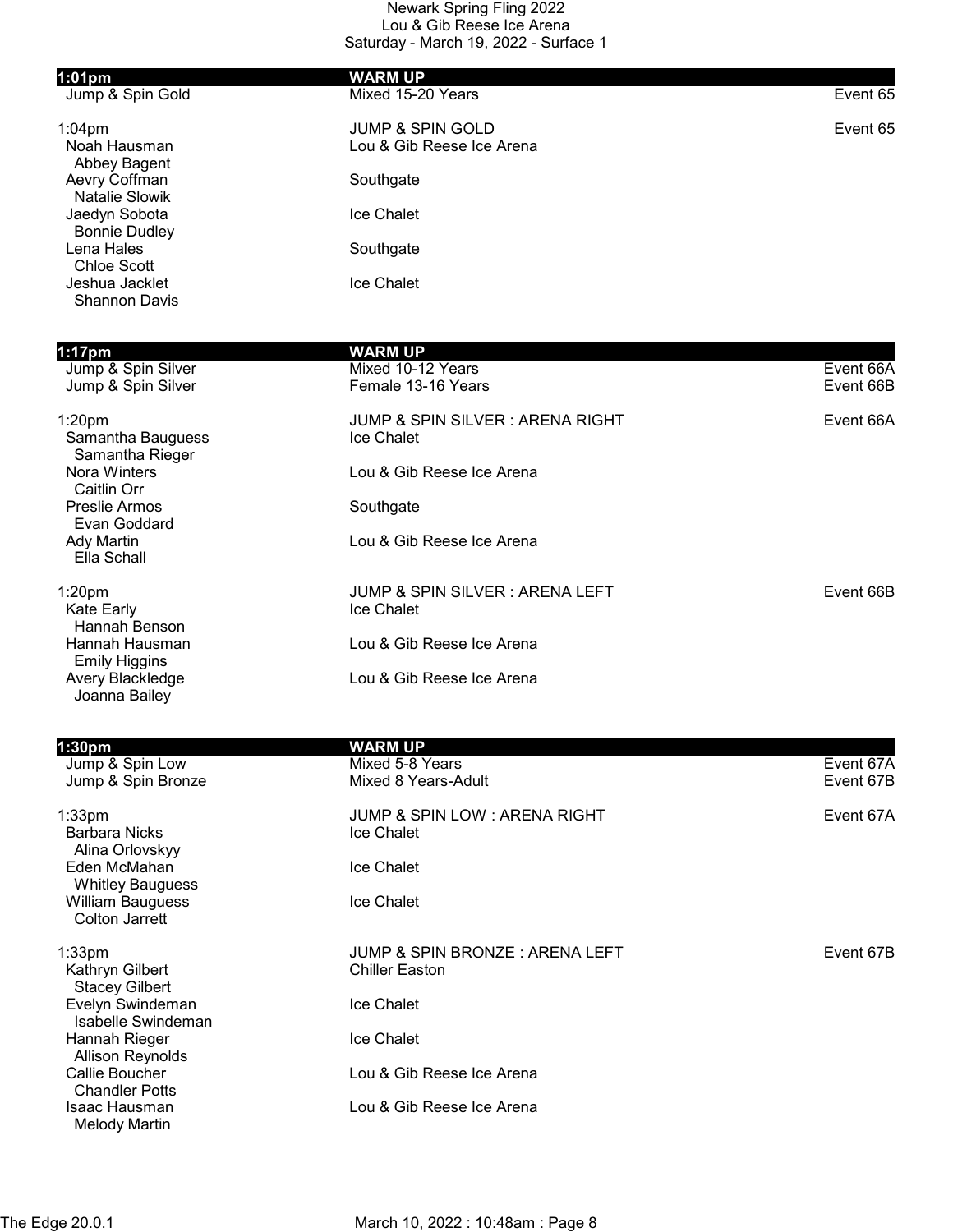| 1:43 <sub>pm</sub>                                           | <b>WARM UP</b>                                                  |                      |
|--------------------------------------------------------------|-----------------------------------------------------------------|----------------------|
| Couples Spot. Lt. Ent. Silver<br>Couples Spot. Lt. Ent. Gold | Female 13-14 Years<br>Female 16-18 Years                        | Event 68<br>Event 69 |
| $1:48$ pm<br>Josie Jarrett<br>Lillyanna Jacklet              | COUPLES SPOT. LT. ENT. SILVER<br>Ice Chalet                     | Event 68             |
| Hannah Hausman<br><b>Emily Higgins</b>                       | Lou & Gib Reese Ice Arena                                       |                      |
| 1:53 <sub>pm</sub><br>Abbey Bagent<br>Austin Johnson         | COUPLES SPOT. LT. ENT. GOLD<br>Lou & Gib Reese Ice Arena        | Event 69             |
| Lena Hales<br><b>Chloe Scott</b>                             | Southgate                                                       |                      |
| 1:59pm                                                       | <b>RESURFACE</b>                                                |                      |
| 2:14 <sub>pm</sub>                                           | <b>WARM UP</b>                                                  |                      |
| Interp. FS2-3<br>Interp. FS3                                 | Female 9-11 Years<br>Female 14-16 Years                         | Event 70<br>Event 71 |
| $2:19$ pm<br><b>Melody Martin</b><br>Samantha Rieger         | <b>INTERP. FS2-3</b><br>Lou & Gib Reese Ice Arena<br>Ice Chalet | Event 70             |
| Hannah Rieger<br>Karina Liskooka                             | Ice Chalet<br>Skating Club of Greater Youngstown                |                      |
| $2:27$ pm<br>Lillyanna Jacklet                               | <b>INTERP. FS3</b><br>Ice Chalet                                | Event 71             |
| Reagan Murphy                                                | Ice Chalet                                                      |                      |
| 2:31 <sub>pm</sub>                                           | <b>WARM UP</b>                                                  |                      |
| Interp. FS4<br>Interp. FS5                                   | Female 10-12 Years<br>Female 15 Years                           | Event 72<br>Event 73 |
| $2:36$ pm<br>Samantha Bauguess<br>Caitlin Orr                | <b>INTERP. FS4</b><br>Ice Chalet<br>Lou & Gib Reese Ice Arena   | Event 72             |
|                                                              |                                                                 |                      |
| 2:40pm<br>Grace Graham                                       | <b>INTERP. FS5</b><br>Ice Chalet                                | Event 73             |
| 2:42pm                                                       | <b>WARM UP</b>                                                  |                      |
| Rhythmic Hoop FS4                                            | Female 16 Years                                                 | Event 74             |
| Rhythmic Ribbon FS5<br><b>Rhythmic Ball FS5</b>              | Female 17 Years<br>Female 18 Years                              | Event 75<br>Event 76 |
| Rhythmic Hoop FS6                                            | Female 14 Years                                                 | Event 77             |
| Rhythmic Ball FS7<br>Rhythmic Ribbon FS7                     | Female 18 Years<br>Male 16 Years                                | Event 78<br>Event 79 |
| 2:47pm<br>Rosie Christy                                      | RHYTHMIC HOOP FS4<br>Lou & Gib Reese Ice Arena                  | Event 74             |
| 2:49pm<br>Kylie Armos                                        | <b>RHYTHMIC RIBBON FS5</b><br>Southgate                         | Event 75             |
| 2:52 <sub>pm</sub><br><b>Charlet Geiger</b>                  | <b>RHYTHMIC BALL FS5</b><br>Lou & Gib Reese Ice Arena           | Event 76             |
|                                                              |                                                                 |                      |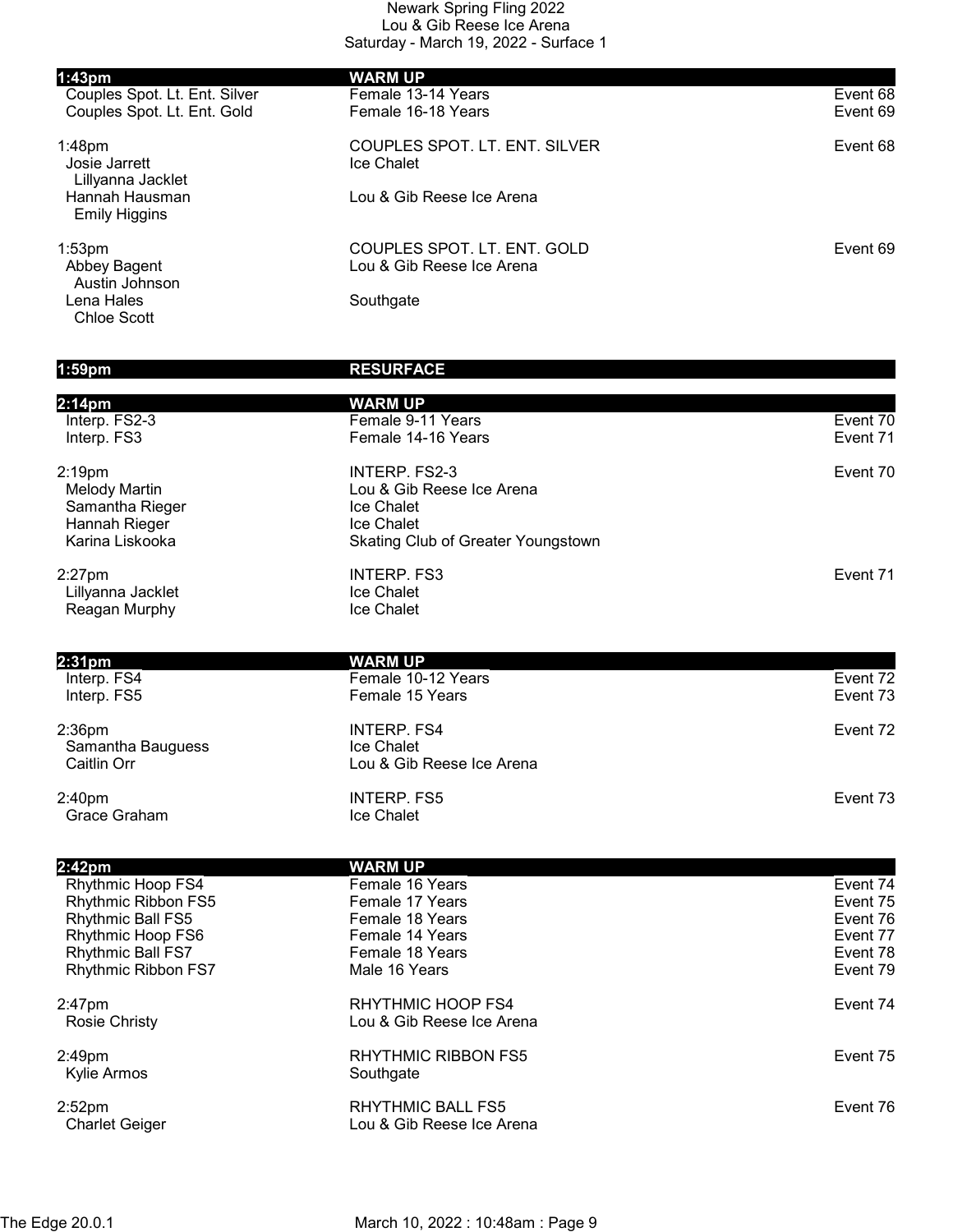|                                                                                           | Newark Spring Fling 2022<br>Lou & Gib Reese Ice Arena<br>Saturday - March 19, 2022 - Surface 1                  |                                  |
|-------------------------------------------------------------------------------------------|-----------------------------------------------------------------------------------------------------------------|----------------------------------|
|                                                                                           |                                                                                                                 |                                  |
| $2:54$ pm<br><b>Riley Marchand</b>                                                        | RHYTHMIC HOOP FS6<br>Southgate                                                                                  | Event 77                         |
| $2:57$ pm<br>Austin Johnson                                                               | RHYTHMIC BALL FS7<br>Lou & Gib Reese Ice Arena                                                                  | Event 78                         |
| 3:00 <sub>pm</sub><br>Noah Hausman                                                        | RHYTHMIC RIBBON FS7<br>Lou & Gib Reese Ice Arena                                                                | Event 79                         |
|                                                                                           |                                                                                                                 |                                  |
| 3:03 <sub>pm</sub><br>Rhythmic Ribbon FS3<br>Rhythmic Ribbon FS4<br>Rhythmic Ribbon FS4   | <b>WARM UP</b><br>Female 11-14 Years<br>Female 10 Years<br>Female 13-14 Years                                   | Event 80<br>Event 81<br>Event 82 |
| 3:08 <sub>pm</sub><br>Ady Martin<br>Lillyanna Jacklet                                     | <b>RHYTHMIC RIBBON FS3</b><br>Lou & Gib Reese Ice Arena<br><b>Ice Chalet</b>                                    | Event 80                         |
| 3:13 <sub>pm</sub><br><b>Nora Winters</b>                                                 | <b>RHYTHMIC RIBBON FS4</b><br>Lou & Gib Reese Ice Arena                                                         | Event 81                         |
| $3:16$ pm<br><b>Abigail Partin</b><br>Avery Blackledge<br>Josie Jarrett<br>Hannah Hausman | <b>RHYTHMIC RIBBON FS4</b><br>Southgate<br>Lou & Gib Reese Ice Arena<br>Ice Chalet<br>Lou & Gib Reese Ice Arena | Event 82                         |
| $3:26$ pm                                                                                 | <b>WARM UP</b>                                                                                                  |                                  |
| Lt. Ent. Spot. FS4<br>Lt. Ent. Spot. FS6-7<br>Lt. Ent. Spot. FS4-5                        | Female 12-13 Years<br>Female 15-18 Years<br>Female 15-16 Years                                                  | Event 83<br>Event 84<br>Event 85 |
| 3:31 <sub>pm</sub><br>Caitlin Orr<br>Ali Amyx                                             | LT. ENT. SPOT. FS4<br>Lou & Gib Reese Ice Arena<br>Lou & Gib Reese Ice Arena                                    | Event 83                         |
| $3:36$ pm<br>Lena Hales<br>Aevry Coffman<br>Austin Johnson<br><b>Chloe Scott</b>          | LT. ENT. SPOT. FS6-7<br>Southgate<br>Southgate<br>Lou & Gib Reese Ice Arena<br>Southgate                        | Event 84                         |

Chloe Scott Alisa Apostoaei **Ice Chalet** 

Kate Early **Ice Chalet** Brianna Hales **Southgate** 

| 3:55pm                                                       | WARM UP                                                                                             |          |
|--------------------------------------------------------------|-----------------------------------------------------------------------------------------------------|----------|
| Lt. Ent. Spot. FS1-2                                         | Mixed 8-10 Years                                                                                    | Event 86 |
| Lt. Ent. Spot. FS4-5                                         | Female 10-11 Years                                                                                  | Event 87 |
| 4:00pm<br>Pepper Emmert<br>Callie Boucher<br>Isaac Hausman   | LT. ENT. SPOT. FS1-2<br><b>Ice Chalet</b><br>Lou & Gib Reese Ice Arena<br>Lou & Gib Reese Ice Arena | Event 86 |
| 4:08pm<br><b>Preslie Armos</b><br>Nora Winters<br>Rylan Lent | LT. ENT. SPOT. FS4-5<br>Southgate<br>Lou & Gib Reese Ice Arena<br>Southgate                         | Event 87 |

LT. ENT. SPOT. FS4-5 Event 85 Event 85

The Edge 20.0.1 March 10, 2022 : 10:48am : Page 10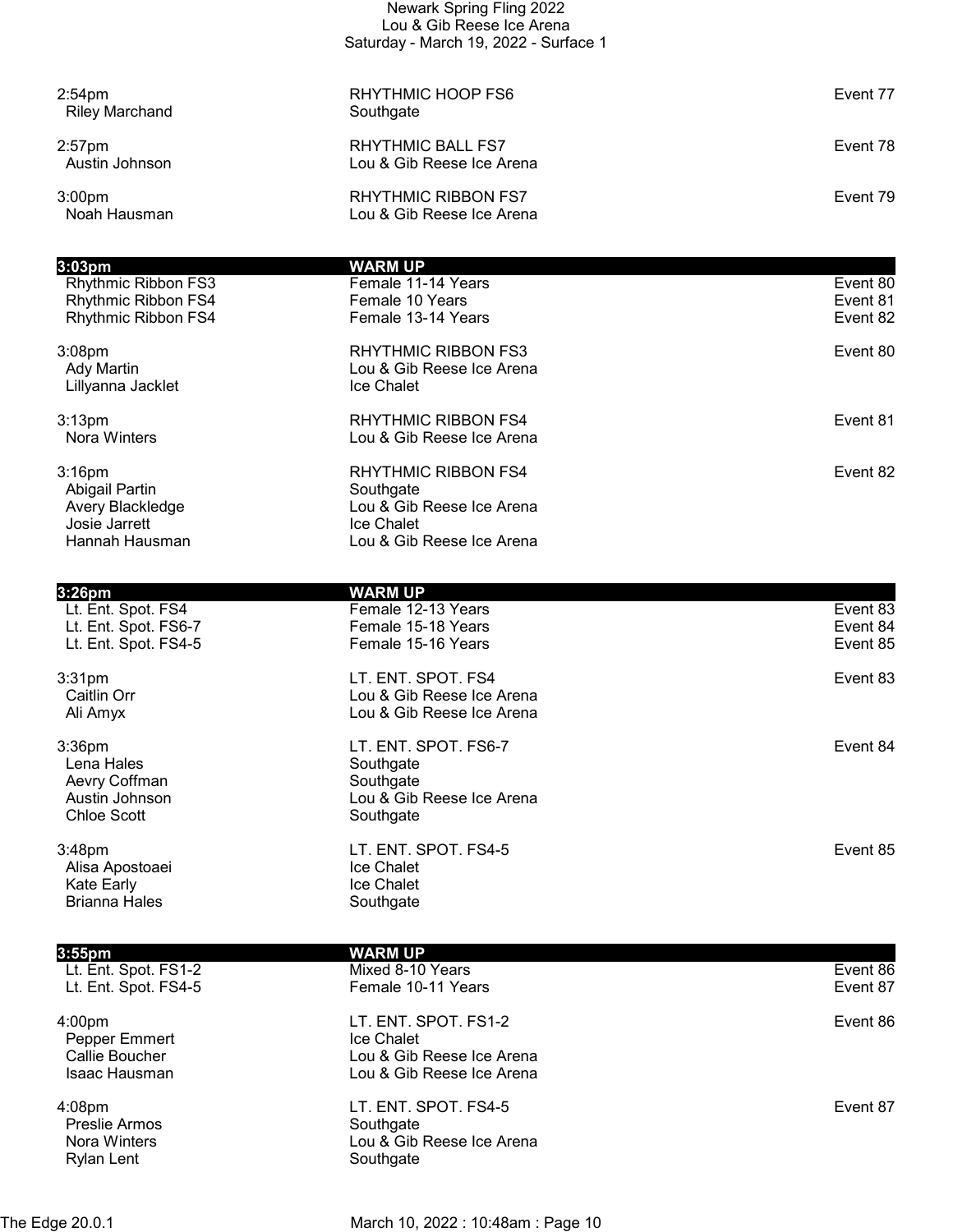| 4:15pm<br>Couples Spot. Char. Low<br>Couples Spot. Char. Bronze<br>Couples Spot. Char. Silver | WARM UP<br>Mixed 7 Years-Adult<br>Female 9-10 Years<br>Female 10-14 Years | Event 88<br>Event 89<br>Event 90 |
|-----------------------------------------------------------------------------------------------|---------------------------------------------------------------------------|----------------------------------|
| 4:20 <sub>pm</sub><br><b>Whitley Bauguess</b><br>Jason Rieger                                 | COUPLES SPOT. CHAR. LOW<br>Ice Chalet                                     | Event 88                         |
| Lilah Hirtzinger<br>Iylah Kruise                                                              | Lou & Gib Reese Ice Arena                                                 |                                  |
| $4:24 \text{pm}$<br>Hannah Rieger<br><b>Allison Reynolds</b>                                  | COUPLES SPOT, CHAR, BRONZE<br>Ice Chalet                                  | Event 89                         |
| $4:27$ pm<br>Ella Schall<br>Ady Martin                                                        | COUPLES SPOT. CHAR. SILVER<br>Lou & Gib Reese Ice Arena                   | Event 90                         |
| Samantha Bauguess<br>Samantha Rieger                                                          | Ice Chalet                                                                |                                  |
| Joanna Bailey<br>Avery Blackledge                                                             | Lou & Gib Reese Ice Arena                                                 |                                  |

## 4:34pm RESURFACE

| 4:49pm<br>Couples Spot. Char. Gold    | <b>WARM UP</b><br>Mixed 16-18 Years   | Event 91 |
|---------------------------------------|---------------------------------------|----------|
| $4:54$ pm<br>Natalie Slowik           | COUPLES SPOT. CHAR. GOLD<br>Southgate | Event 91 |
| Kylie Armos                           |                                       |          |
| Noah Hausman<br>Austin Johnson        | Lou & Gib Reese Ice Arena             |          |
| Jaedyn Sobota<br><b>Bonnie Dudley</b> | Ice Chalet                            |          |
|                                       |                                       |          |

| 5:03pm                                                                                  | <b>WARM UP</b>                                                                                                 |          |
|-----------------------------------------------------------------------------------------|----------------------------------------------------------------------------------------------------------------|----------|
| Char. Spot. FS1-3                                                                       | Mixed 8-9 Years                                                                                                | Event 92 |
| Char. Spot. FS1-3                                                                       | Mixed 11-13 Years                                                                                              | Event 93 |
| 5:08pm<br>Isaac Hausman<br><b>Emily Reimer</b><br>Hannah Rieger<br><b>Lily Mitchell</b> | CHAR. SPOT. FS1-3<br>Lou & Gib Reese Ice Arena<br>Lou & Gib Reese Ice Arena<br><b>Ice Chalet</b><br>Ice Chalet | Event 92 |
| 5:18pm<br>Analeigh Roy<br>Shan Chohan<br>Ella Edds<br>Samantha Rieger                   | CHAR. SPOT. FS1-3<br>Lou & Gib Reese Ice Arena<br>Ice Chalet<br>Lou & Gib Reese Ice Arena<br><b>Ice Chalet</b> | Event 93 |
| 5:28pm                                                                                  | WARM UP                                                                                                        |          |
| Char. Spot. FS4                                                                         | Mixed 10-11 Years                                                                                              | Event 94 |
| Char. Spot. FS4-5                                                                       | Female 12-14 Years                                                                                             | Event 95 |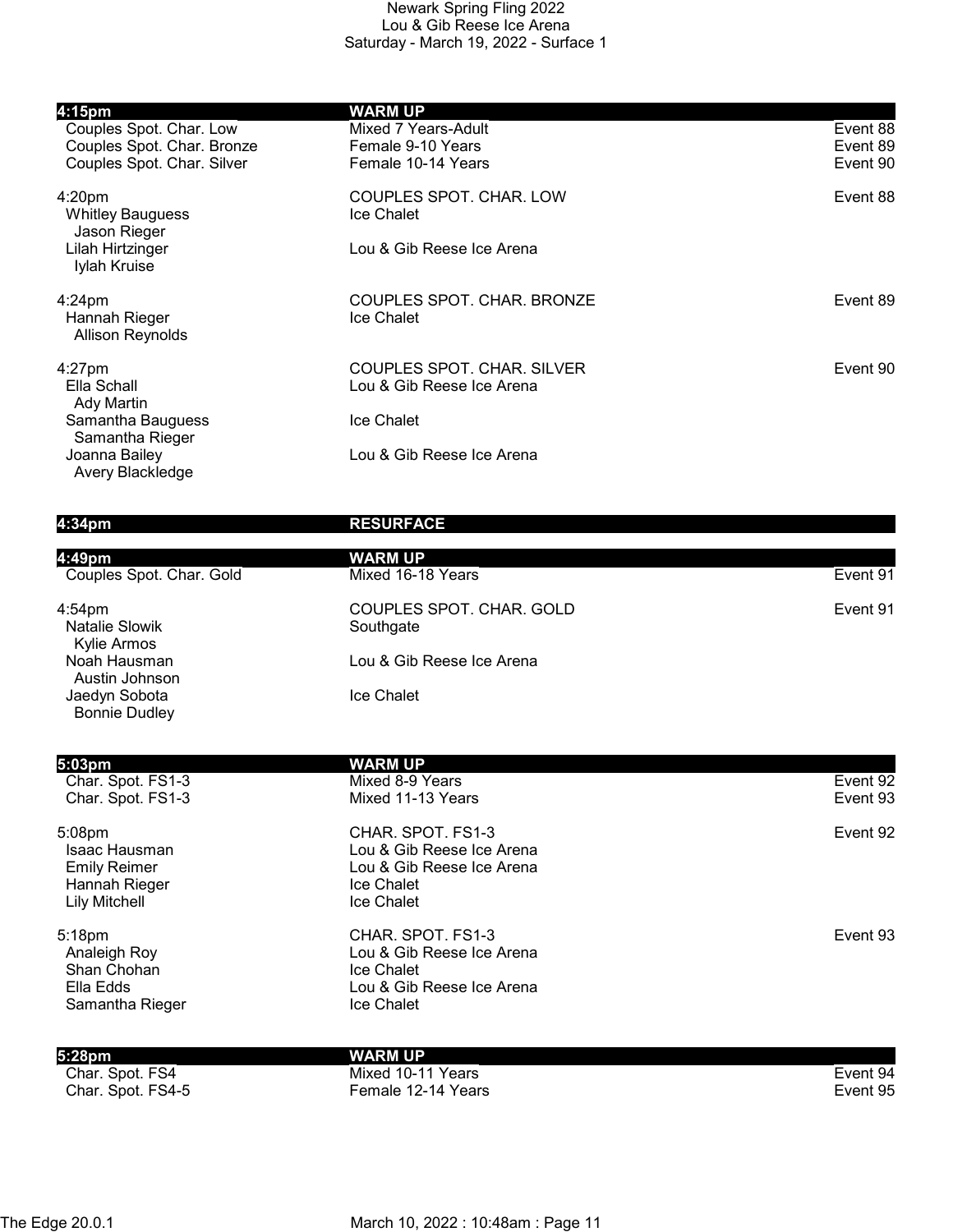|                                                                                                                                          | Lou & Gib Reese Ice Arena<br>Saturday - March 19, 2022 - Surface 1                                                                                                                           |                                  |
|------------------------------------------------------------------------------------------------------------------------------------------|----------------------------------------------------------------------------------------------------------------------------------------------------------------------------------------------|----------------------------------|
| 5:33pm<br>Samantha Bauguess<br>Evan Goddard<br><b>Hadley Parish</b>                                                                      | CHAR. SPOT. FS4<br>Ice Chalet<br>Southgate<br>Southgate                                                                                                                                      | Event 94                         |
| 5:41pm<br>Ali Amyx<br>Caitlin Orr<br><b>Adelynn Hales</b><br>Josie Jarrett                                                               | CHAR. SPOT. FS4-5<br>Lou & Gib Reese Ice Arena<br>Lou & Gib Reese Ice Arena<br>Southgate<br>Ice Chalet                                                                                       | Event 95                         |
| $5:51 \text{pm}$<br>Char. Spot. FS4-5<br>Char. Spot. FS7<br>Ex. Freestyle 8                                                              | <b>WARM UP</b><br>Female 16-17 Years<br>Female 18 Years<br>Male 16 Years                                                                                                                     | Event 96<br>Event 97<br>Event 98 |
| 5:56pm<br><b>Rosie Christy</b><br>Kylie Armos                                                                                            | CHAR. SPOT. FS4-5<br>Lou & Gib Reese Ice Arena<br>Southgate                                                                                                                                  | Event 96                         |
| $6:01$ pm<br>Austin Johnson                                                                                                              | CHAR. SPOT. FS7<br>Lou & Gib Reese Ice Arena                                                                                                                                                 | Event 97                         |
| $6:04$ pm<br>Noah Hausman                                                                                                                | EX. FREESTYLE 8<br>Lou & Gib Reese Ice Arena                                                                                                                                                 | Event 98                         |
| 6:08pm                                                                                                                                   | <b>WARM UP</b>                                                                                                                                                                               |                                  |
| Open FS Bronze<br>Open FS Bronze                                                                                                         | Mixed 8-9 Years<br>Female 13-14 Years                                                                                                                                                        | Event 99<br>Event 100            |
| 6:13pm<br>Hannah Rieger<br>Isaac Hausman                                                                                                 | OPEN FS BRONZE<br><b>Ice Chalet</b><br>Lou & Gib Reese Ice Arena                                                                                                                             | Event 99                         |
| 6:19pm<br>Corinne Hawkey<br>Ella Edds<br>Lillyanna Jacklet                                                                               | OPEN FS BRONZE<br>Ice Chalet<br>Lou & Gib Reese Ice Arena<br><b>Ice Chalet</b>                                                                                                               | Event 100                        |
| 6:28pm                                                                                                                                   | <b>WARM UP</b>                                                                                                                                                                               |                                  |
| Open FS Bronze                                                                                                                           | Female 11-12 Years                                                                                                                                                                           | Event 101                        |
| 6:33pm<br>Sarah Giffen<br><b>Audrey Cameron</b><br><b>Chandler Potts</b><br><b>Madison Flintoff</b><br>Analeigh Roy<br><b>Ady Martin</b> | OPEN FS BRONZE<br>Lou & Gib Reese Ice Arena<br>Lou & Gib Reese Ice Arena<br>Lou & Gib Reese Ice Arena<br>Lou & Gib Reese Ice Arena<br>Lou & Gib Reese Ice Arena<br>Lou & Gib Reese Ice Arena | Event 101                        |
|                                                                                                                                          |                                                                                                                                                                                              |                                  |

Newark Spring Fling 2022

| 6:51pm         | <b>RESURFACE</b>  |           |
|----------------|-------------------|-----------|
|                |                   |           |
| 7:06pm         | <b>WARM UP</b>    |           |
| Open FS Silver | Mixed 10-11 Years | Event 102 |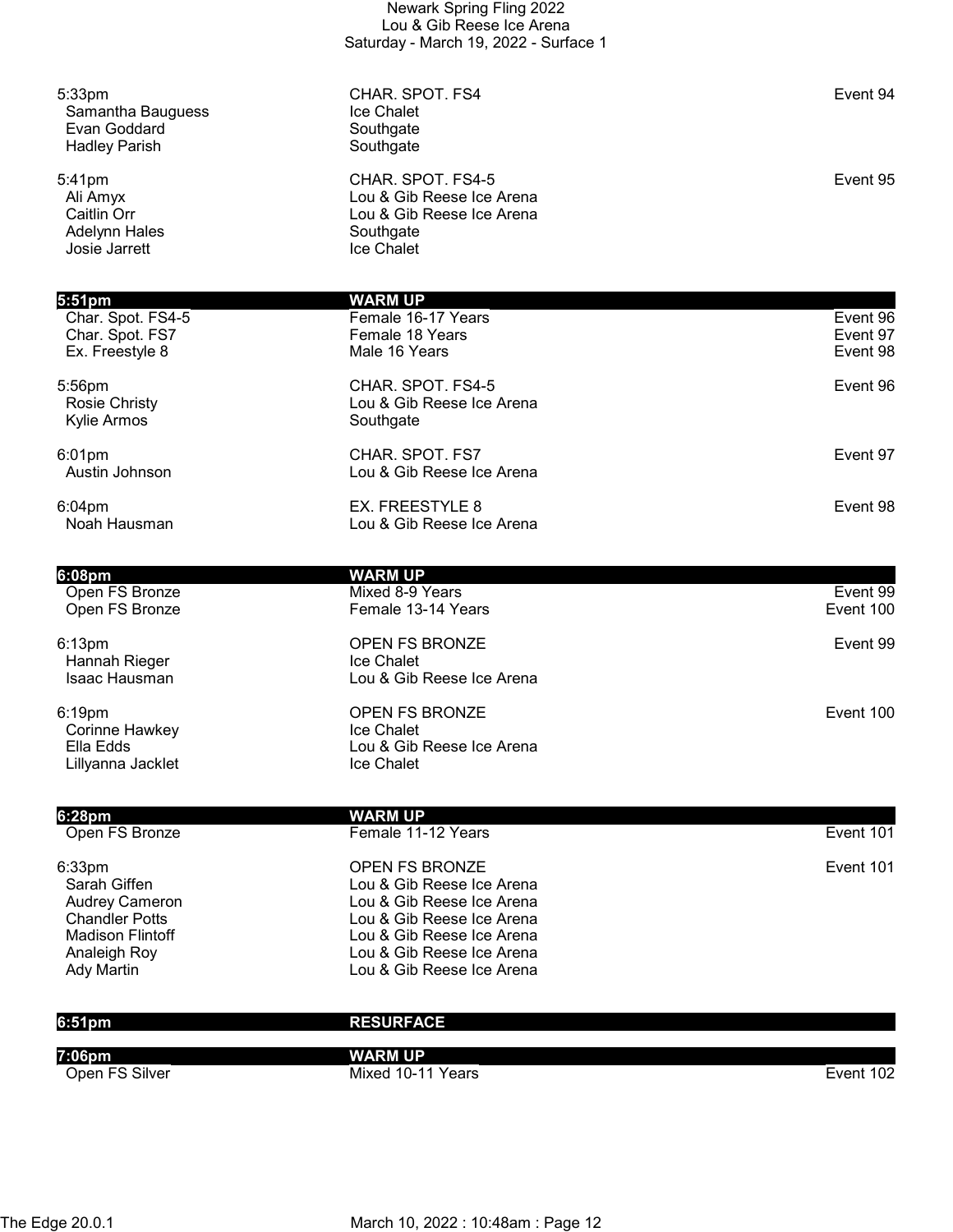|                                                                                                                            | Lou & Gib Reese Ice Arena<br>Saturday - March 19, 2022 - Surface 1                                                                      |                        |
|----------------------------------------------------------------------------------------------------------------------------|-----------------------------------------------------------------------------------------------------------------------------------------|------------------------|
| $7:11$ pm<br><b>Nora Winters</b><br><b>Rylan Lent</b><br>Preslie Armos<br>Evan Goddard<br>Ella Schall<br>Samantha Bauguess | <b>OPEN FS SILVER</b><br>Lou & Gib Reese Ice Arena<br>Southgate<br>Southgate<br>Southgate<br>Lou & Gib Reese Ice Arena<br>Ice Chalet    | Event 102              |
| 7:29pm                                                                                                                     | <b>WARM UP</b>                                                                                                                          |                        |
| Open FS Silver                                                                                                             | Female 13 Years                                                                                                                         | Event 103              |
| $7:34$ pm<br><b>Alex Gowans</b><br><b>Abigail Partin</b><br>Hannah Hausman<br>Megan Reimer                                 | OPEN FS SILVER<br>Lou & Gib Reese Ice Arena<br>Southgate<br>Lou & Gib Reese Ice Arena<br>Lou & Gib Reese Ice Arena                      | Event 103              |
| 7:46pm                                                                                                                     | <b>WARM UP</b>                                                                                                                          |                        |
| Open FS Silver                                                                                                             | Female 14-15 Years                                                                                                                      | Event 104              |
| $7:51$ pm<br><b>Adelynn Hales</b><br>Katelyn Koklich<br><b>Emily Higgins</b><br>Joanna Bailey<br>Grace Graham              | <b>OPEN FS SILVER</b><br>Southgate<br>Lou & Gib Reese Ice Arena<br>Lou & Gib Reese Ice Arena<br>Lou & Gib Reese Ice Arena<br>Ice Chalet | Event 104              |
| 8:06pm                                                                                                                     | <b>WARM UP</b>                                                                                                                          |                        |
| Open FS Silver<br>Open FS Gold Short                                                                                       | Mixed 16-18 Years<br>Female 16-18 Years                                                                                                 | Event 105<br>Event 106 |
| 8:11pm<br>Antony Goldenberg<br><b>Brianna Hales</b><br><b>Charlet Geiger</b>                                               | <b>OPEN FS SILVER</b><br>Lou & Gib Reese Ice Arena<br>Southgate<br>Lou & Gib Reese Ice Arena                                            | Event 105              |
| 8:20pm<br>Kaitlyn Nash<br><b>Natalie Slowik</b>                                                                            | OPEN FS GOLD SHORT<br>Lou & Gib Reese Ice Arena<br>Southgate                                                                            | Event 106              |
| 8:26pm                                                                                                                     | <b>WARM UP</b>                                                                                                                          |                        |
| Open FS Gold<br>Open FS Gold                                                                                               | Female 16-18 Years<br>Mixed 16-18 Years                                                                                                 | Event 107<br>Event 108 |
| 8:31pm<br><b>Chloe Scott</b><br>Isabela Miller<br>Abbey Bagent<br>Lena Hales                                               | OPEN FS GOLD<br>Southgate<br>Ice Chalet<br>Lou & Gib Reese Ice Arena<br>Southgate                                                       | Event 107              |
| 8:47pm<br>Austin Johnson<br>Noah Hausman                                                                                   | OPEN FS GOLD<br>Lou & Gib Reese Ice Arena<br>Lou & Gib Reese Ice Arena                                                                  | Event 108              |
| 8:55pm                                                                                                                     | <b>RESURFACE</b>                                                                                                                        |                        |
| 9:10pm                                                                                                                     | <b>WARM UP</b>                                                                                                                          |                        |

Newark Spring Fling 2022

Ensemble Teen- Event 109

The Edge 20.0.1 March 10, 2022 : 10:48am : Page 13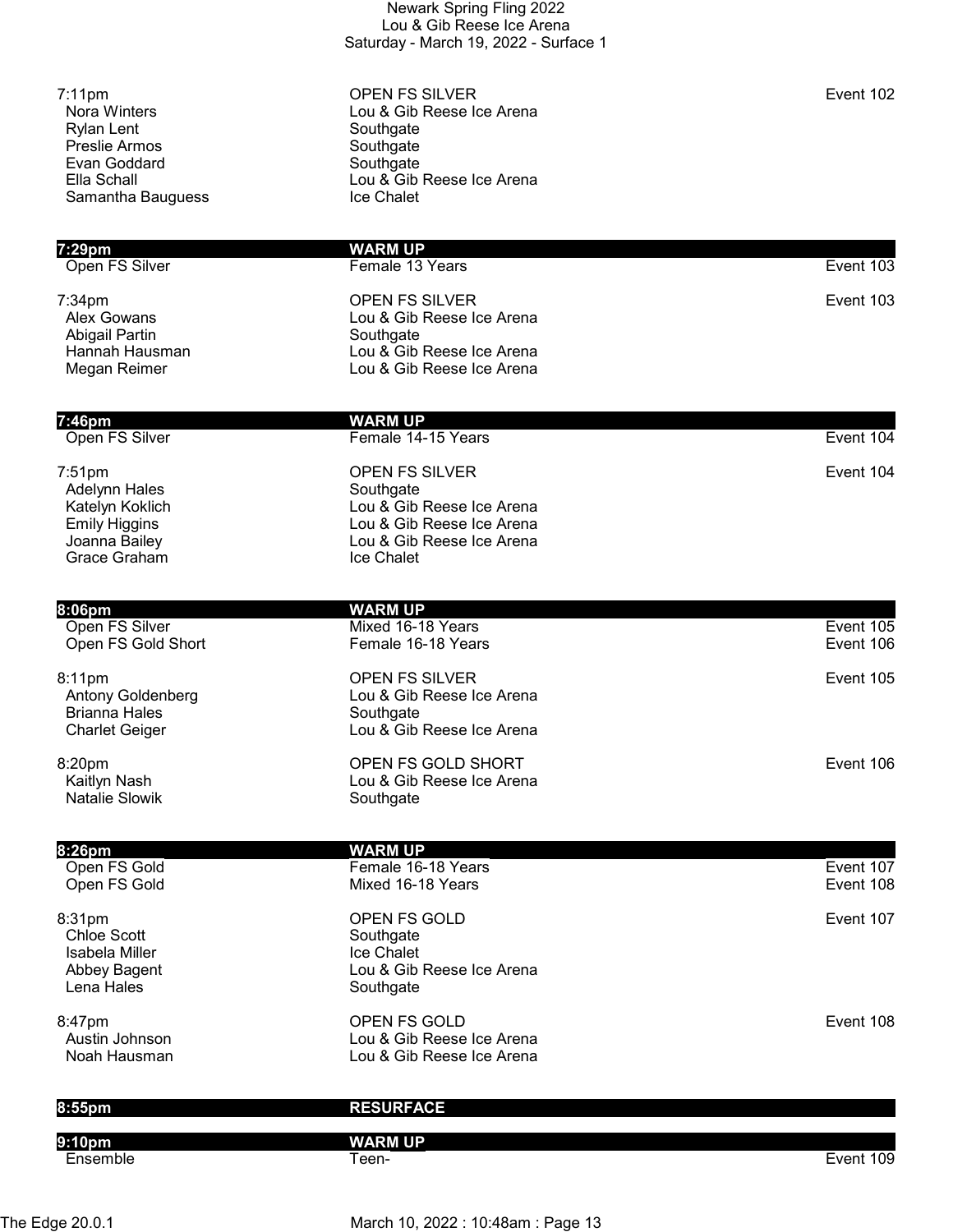Southgate Team Southgate<br>
Happily Never After Southgate<br>
Lou & Gib

9:15pm ENSEMBLE Event 109 Happily Never After **Lou & Gib Reese Ice Arena**<br>Mary Poppins **Lou & Gib Reese Ice Arena** Mary Poppins<br>
Show White's Crew<br>
Cou & Gib Reese Ice Arena Lou & Gib Reese Ice Arena

9:31pm END OF DAYS EVENTS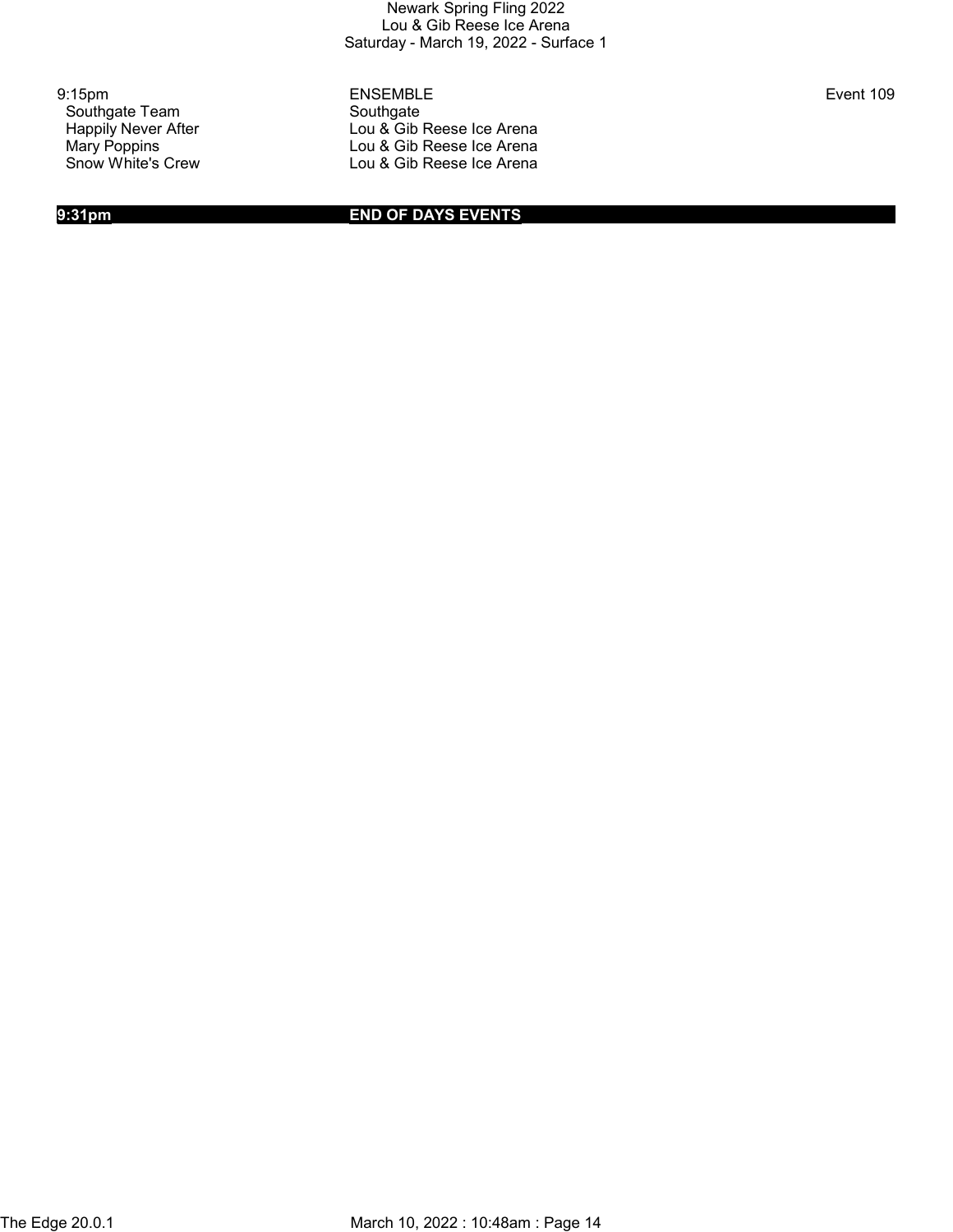| 8:00am<br>Sync. Form.                                                                                       | <b>WARM UP</b><br>Jr. Youth-Youth                                                      | Event 110              |
|-------------------------------------------------------------------------------------------------------------|----------------------------------------------------------------------------------------|------------------------|
| 8:00am<br>Chiller Synchro (Denise's Team)<br>Arctic Snowflakes (Greatest Showman) Lou & Gib Reese Ice Arena | SYNC. FORM.<br><b>Chiller Easton</b>                                                   | Event 110              |
| 8:13am<br>Sync. Advance Form.                                                                               | <b>WARM UP</b><br>Sr. Youth                                                            | Event 111              |
| 8:13am<br>Arctic Snowflakes (Pirate)<br>Chiller Synchro (Shelby's Team)                                     | SYNC. ADVANCE FORM.<br>Lou & Gib Reese Ice Arena<br>Lou & Gib Reese Ice Arena          | Event 111              |
| 8:26am<br>Sync. Skate                                                                                       | <b>WARM UP</b><br>Teen                                                                 | Event 112              |
| 8:26am<br>Arctic Snowflakes (Swing)<br>Chiller Synchro (Mellissa's Team)<br><b>RU Revolution/Teen</b>       | <b>SYNC. SKATE</b><br>Lou & Gib Reese Ice Arena<br><b>Chiller Easton</b><br>Ice Chalet | Event 112              |
| 8:41am                                                                                                      | <b>ON-ICE AWARDS</b>                                                                   |                        |
| 8:46am                                                                                                      | <b>RESURFACE</b>                                                                       |                        |
| 9:16am<br>Sync. Form.                                                                                       | <b>WARM UP</b><br>Adult                                                                | Event 113              |
| 9:16am<br>Chiller Synchro (Adult Team)<br><b>Arctic Snowflakes Adult</b>                                    | SYNC. FORM.<br><b>Chiller Easton</b><br>Lou & Gib Reese Ice Arena                      | Event 113              |
| 9:29am<br>Sync. Skate                                                                                       | <b>WARM UP</b><br>Sr. Youth                                                            | Event 114              |
| 9:29am<br><b>RU Revolution/Sr. Youth</b><br>Arctic Snowflakes (Warrior)                                     | <b>SYNC. SKATE</b><br>Ice Chalet<br>Lou & Gib Reese Ice Arena                          | Event 114              |
| 9:39am<br>Sync. Advance Form.                                                                               | <b>WARM UP</b><br>Youth                                                                | Event 115              |
| 9:39am<br>Arctic Snowflakes (Rock n' Roll)<br><b>RU Revolution/Youth</b>                                    | SYNC. ADVANCE FORM.<br>Lou & Gib Reese Ice Arena<br>Ice Chalet                         | Event 115              |
| 9:52am                                                                                                      | <b>ON-ICE AWARDS</b>                                                                   |                        |
| 9:57am                                                                                                      | <b>RESURFACE</b>                                                                       |                        |
| 10:12am                                                                                                     | <b>WARM UP</b>                                                                         |                        |
| Footwork 2<br>Footwork 4                                                                                    | Female 11 Years<br>Female 10-11 Years                                                  | Event 116<br>Event 117 |
| Footwork 4-5                                                                                                | Female 13-14 Years                                                                     | Event 118              |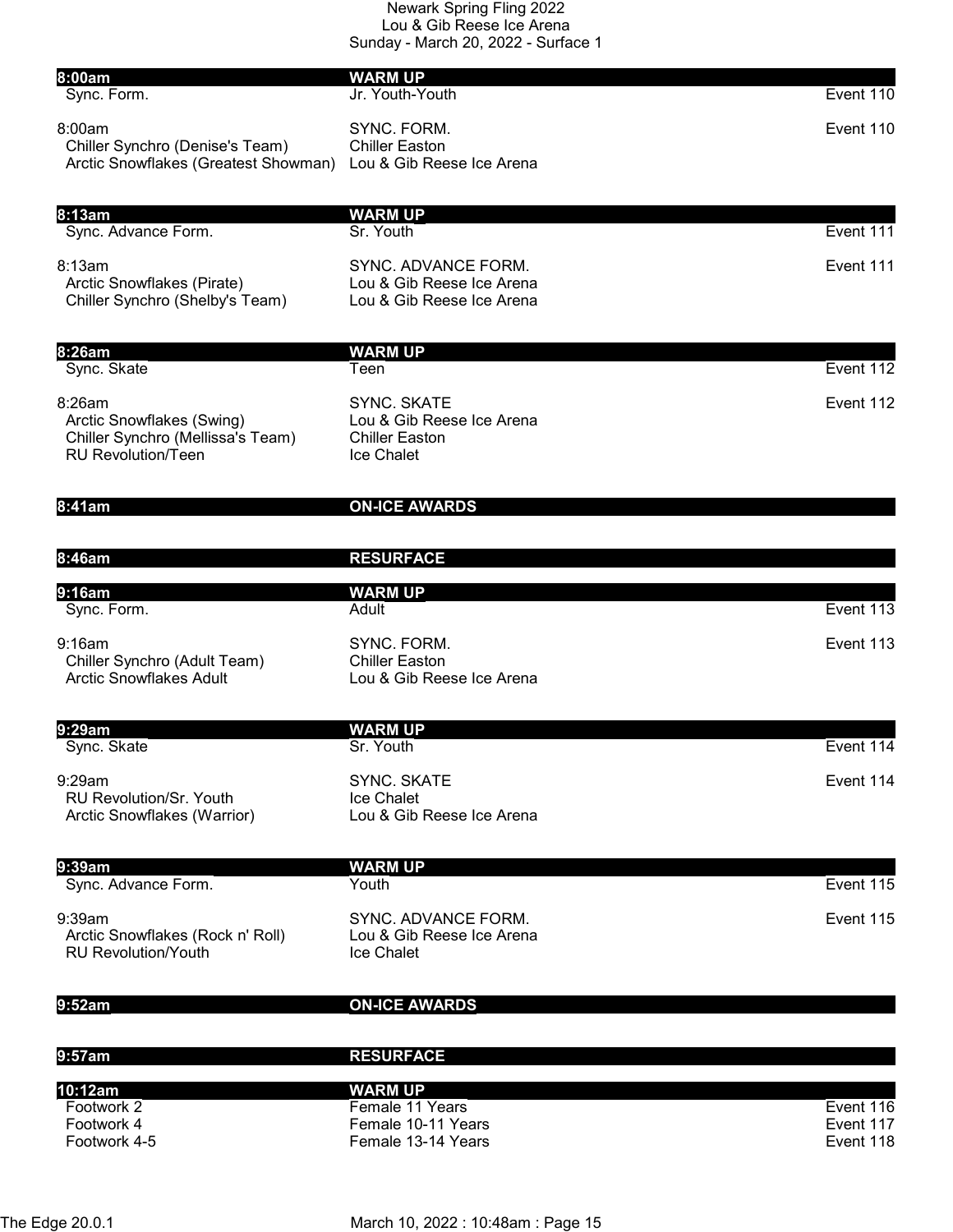|                                                                                               | Lou & Gib Reese Ice Arena<br>Sunday - March 20, 2022 - Surface 1                                                                                              |                        |
|-----------------------------------------------------------------------------------------------|---------------------------------------------------------------------------------------------------------------------------------------------------------------|------------------------|
| 10:15am<br>Sarah Giffen                                                                       | FOOTWORK 2<br>Lou & Gib Reese Ice Arena                                                                                                                       | Event 116              |
| $10:16$ am<br>Ella Schall<br>Samantha Bauguess                                                | <b>FOOTWORK4</b><br>Lou & Gib Reese Ice Arena<br>Ice Chalet                                                                                                   | Event 117              |
| 10:20am<br>Ali Amyx<br>Hannah Hausman<br>Joanna Bailey<br>Alex Gowans<br><b>Emily Higgins</b> | FOOTWORK 4-5<br>Lou & Gib Reese Ice Arena<br>Lou & Gib Reese Ice Arena<br>Lou & Gib Reese Ice Arena<br>Lou & Gib Reese Ice Arena<br>Lou & Gib Reese Ice Arena | Event 118              |
| 10:29am<br>Footwork 4-5<br>Footwork 6-7                                                       | WARM UP<br>Female 16-17 Years<br>Female 14-16 Years                                                                                                           | Event 119<br>Event 120 |

Newark Spring Fling 2022

| 10:32am<br>Kylie Armos<br><b>Rosie Christy</b> | FOOTWORK 4-5<br>Southgate<br>Lou & Gib Reese Ice Arena | Event 119 |
|------------------------------------------------|--------------------------------------------------------|-----------|
| 10:36am                                        | FOOTWORK 6-7                                           | Event 120 |
| Isabela Miller                                 | Ice Chalet                                             |           |
| <b>Riley Marchand</b>                          | Southgate                                              |           |
| <b>Natalie Slowik</b>                          | Southgate                                              |           |

Natalie Slowik<br>Sora Imai

| 10:43am                                                                                        | <b>WARM UP</b>                                                                                       |                                     |  |
|------------------------------------------------------------------------------------------------|------------------------------------------------------------------------------------------------------|-------------------------------------|--|
| Footwork 7-Gold<br>Footwork 9                                                                  | Female 17-18 Years<br>Female 18 Years                                                                | Event 121<br>Event 122              |  |
| 10:46am<br>Kaitlyn Nash<br><b>Chloe Scott</b><br><b>Bonnie Dudley</b><br><b>Charlet Geiger</b> | FOOTWORK 7-GOLD<br>Lou & Gib Reese Ice Arena<br>Southgate<br>Ice Chalet<br>Lou & Gib Reese Ice Arena | Event 121                           |  |
| 10:54am<br>Abbey Bagent                                                                        | FOOTWORK9<br>Lou & Gib Reese Ice Arena                                                               | Event 122                           |  |
| 10:55am                                                                                        | <b>WARM UP</b>                                                                                       |                                     |  |
| Artistic FS1-3<br>Artistic FS1-2<br><b>Artistic FS3</b>                                        | Female 9-11 Years<br>Female 14-18 Years<br>Female 14-16 Years                                        | Event 123<br>Event 124<br>Event 125 |  |
| 11:00am<br><b>Lily Mitchell</b><br><b>Madison Flintoff</b><br>Samantha Rieger                  | <b>ARTISTIC FS1-3</b><br>Ice Chalet<br>Lou & Gib Reese Ice Arena<br>Ice Chalet                       | Event 123                           |  |
| 11:08am<br><b>Rachil McAllister</b><br><b>Josie Swartz</b>                                     | <b>ARTISTIC FS1-2</b><br>Ice Chalet<br>Lou & Gib Reese Ice Arena                                     | Event 124                           |  |
| 11:13am<br>Reagan Murphy<br>Lillyanna Jacklet                                                  | <b>ARTISTIC FS3</b><br>Ice Chalet<br>Ice Chalet                                                      | Event 125                           |  |

Ice Chalet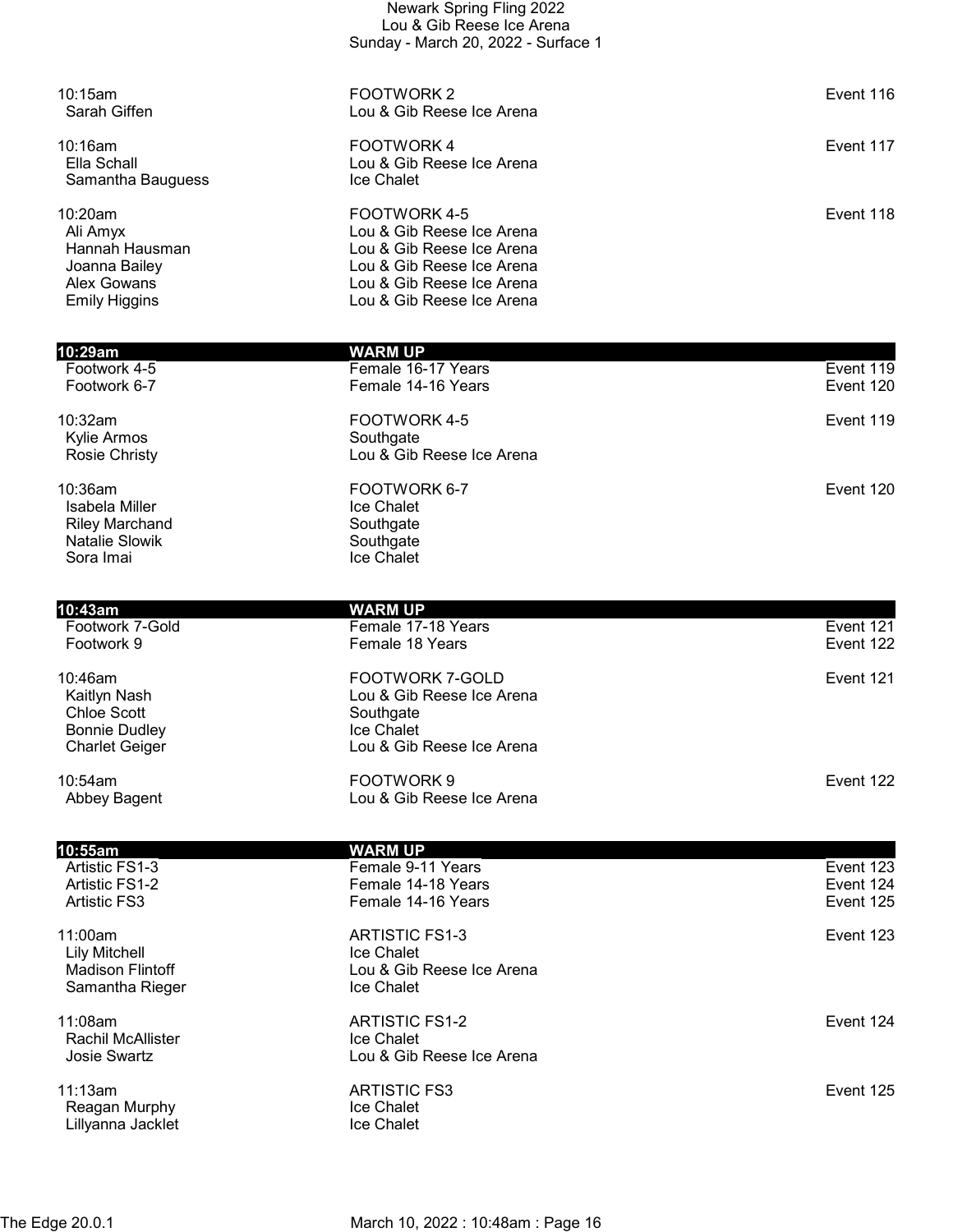| 11:18am                                | <b>WARM UP</b>                                         |                        |
|----------------------------------------|--------------------------------------------------------|------------------------|
| <b>Artistic FS4</b>                    | Female 10-11 Years                                     | Event 126              |
| Artistic FS4-5                         | Female 13-14 Years                                     | Event 127              |
| <b>Artistic FS4</b>                    | Female 16 Years                                        | Event 128              |
| <b>Artistic FS4</b>                    | Female 18-20 Years                                     | Event 129              |
| 11:23am                                | <b>ARTISTIC FS4</b>                                    | Event 126              |
| Samantha Bauguess                      | Ice Chalet                                             |                        |
| Madeleine Darby                        | Ice Chalet                                             |                        |
| 11:28am                                | <b>ARTISTIC FS4-5</b>                                  | Event 127              |
| Avery Blackledge                       | Lou & Gib Reese Ice Arena                              |                        |
| Alex Gowans                            | Lou & Gib Reese Ice Arena<br>Lou & Gib Reese Ice Arena |                        |
| <b>Emily Higgins</b><br>Hannah Hausman | Lou & Gib Reese Ice Arena                              |                        |
| 11:38am                                | <b>ARTISTIC FS4</b>                                    | Event 128              |
| Hannah Benson                          | Ice Chalet                                             |                        |
| <b>Rosie Christy</b>                   | Lou & Gib Reese Ice Arena                              |                        |
| 11:43am                                | <b>ARTISTIC FS4</b>                                    | Event 129              |
| Isabella Birman                        | Southgate                                              |                        |
| Josie Hamby                            | Ice Chalet                                             |                        |
|                                        |                                                        |                        |
| 11:48am<br>Artistic FS6-7              | <b>WARM UP</b><br>Mixed 14-16 Years                    | Event 130              |
| Artistic FS6-7                         | Mixed 18-20 Years                                      | Event 131              |
| 11:53am                                | <b>ARTISTIC FS6-7</b>                                  | Event 130              |
| <b>Isabela Miller</b>                  | Ice Chalet                                             |                        |
| Aevry Coffman                          | Southgate                                              |                        |
| <b>Natalie Slowik</b>                  | Southgate                                              |                        |
| Sora Imai<br>Noah Hausman              | Ice Chalet<br>Lou & Gib Reese Ice Arena                |                        |
|                                        |                                                        |                        |
| 12:08pm                                | <b>ARTISTIC FS6-7</b>                                  | Event 131              |
| Abbey Bagent                           | Lou & Gib Reese Ice Arena                              |                        |
| Kaitlyn Nash                           | Lou & Gib Reese Ice Arena                              |                        |
| Jaedyn Sobota<br><b>Shannon Davis</b>  | Ice Chalet<br>Ice Chalet                               |                        |
| Jeshua Jacklet                         | Ice Chalet                                             |                        |
|                                        |                                                        |                        |
| 12:23pm                                | <b>RESURFACE</b>                                       |                        |
| 12:38 <sub>pm</sub>                    | <b>WARM UP</b>                                         |                        |
| Drama Spot. FS3                        | Female 11-14 Years                                     | Event 132              |
| Drama Spot. FS4<br>Drama Spot. FS5     | Female 13 Years<br>Female 16-17 Years                  | Event 133<br>Event 134 |
|                                        |                                                        |                        |
| 12:43pm                                | DRAMA SPOT. FS3                                        | Event 132              |
| Lillyanna Jacklet                      | Ice Chalet                                             |                        |
| Karina Liskooka                        | Skating Club of Greater Youngstown                     |                        |
| 12:48pm                                | DRAMA SPOT. FS4                                        | Event 133              |
| Hannah Hausman                         | Lou & Gib Reese Ice Arena                              |                        |

Alex Gowans **Lou & Gib Reese Ice Arena** 

12:53pm DRAMA SPOT. FS5 Event 134 Brianna Hales Macy LaCourse